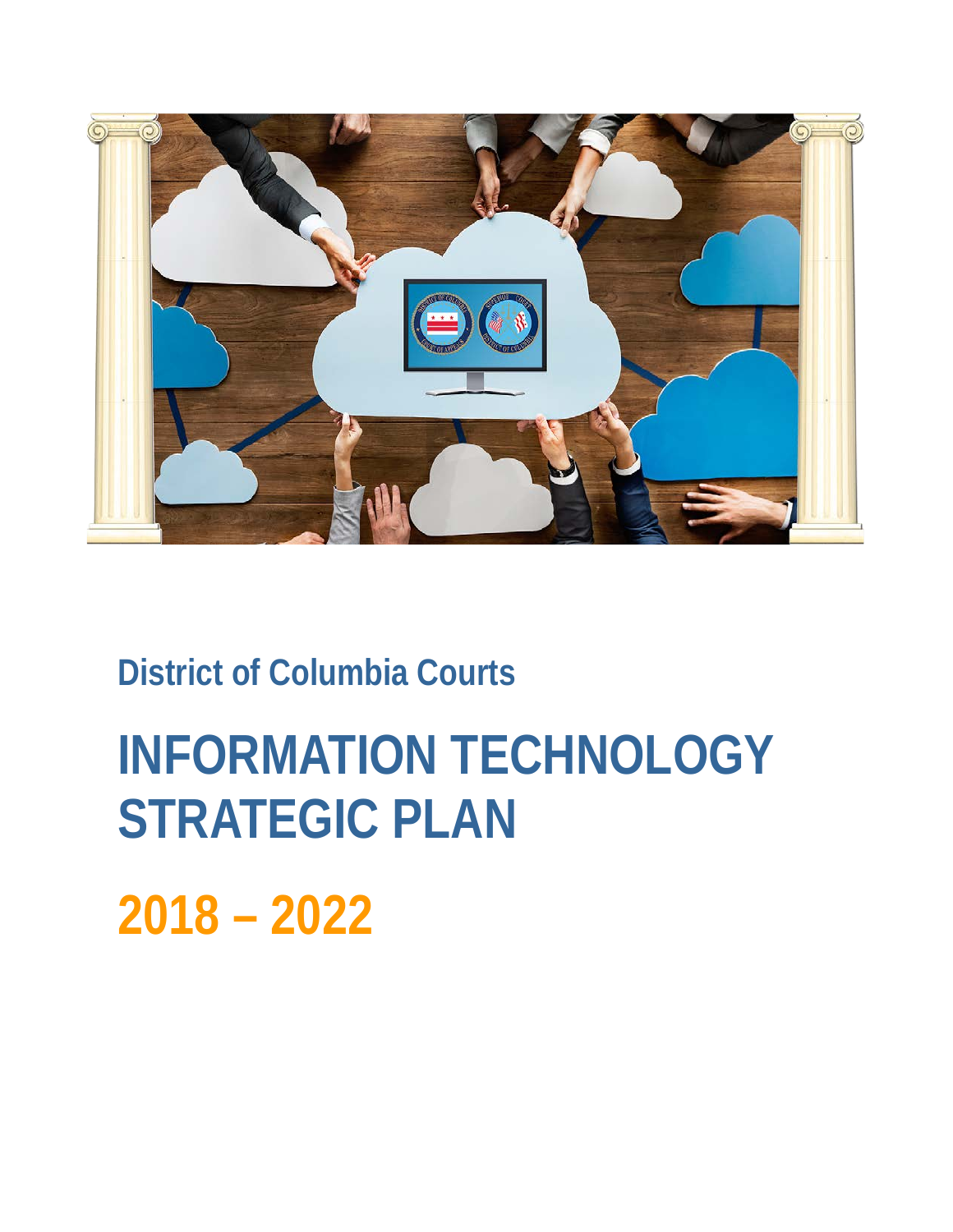# **TABLE OF CONTENTS**

| MESSAGE FROM THE D.C. COURTS CIO                       |                |
|--------------------------------------------------------|----------------|
| <b>EXECUTIVE SUMMARY</b>                               | 2              |
| VISION, MISSION, AND GUIDING PRINCIPLES                | $\overline{4}$ |
| <b>IT STRATEGIC GOALS</b>                              | 5              |
| <b>GOAL 1 - ENGAGED IT WORKFORCE</b>                   | 7              |
| GOAL 2 - BEST IN CLASS TECHNOLOGY PLATFORM             | 10             |
| <b>GOAL 3 - ENHANCED INFORMATION SECURITY</b>          | 13             |
| GOAL 4 - INNOVATIVE BUSINESS PROCESS & CASE MANAGEMENT | 15             |
| <b>GOAL 5 - ACCESS TO INFORMATION</b>                  | 19             |
| <b>GOAL 6 - DECISION-MAKING SUPPORT</b>                | 22             |
| <b>GOAL 7 - CUSTOMER SATISFACTION</b>                  | 24             |
| <b>ACKNOWLEDGEMENTS</b>                                | 26             |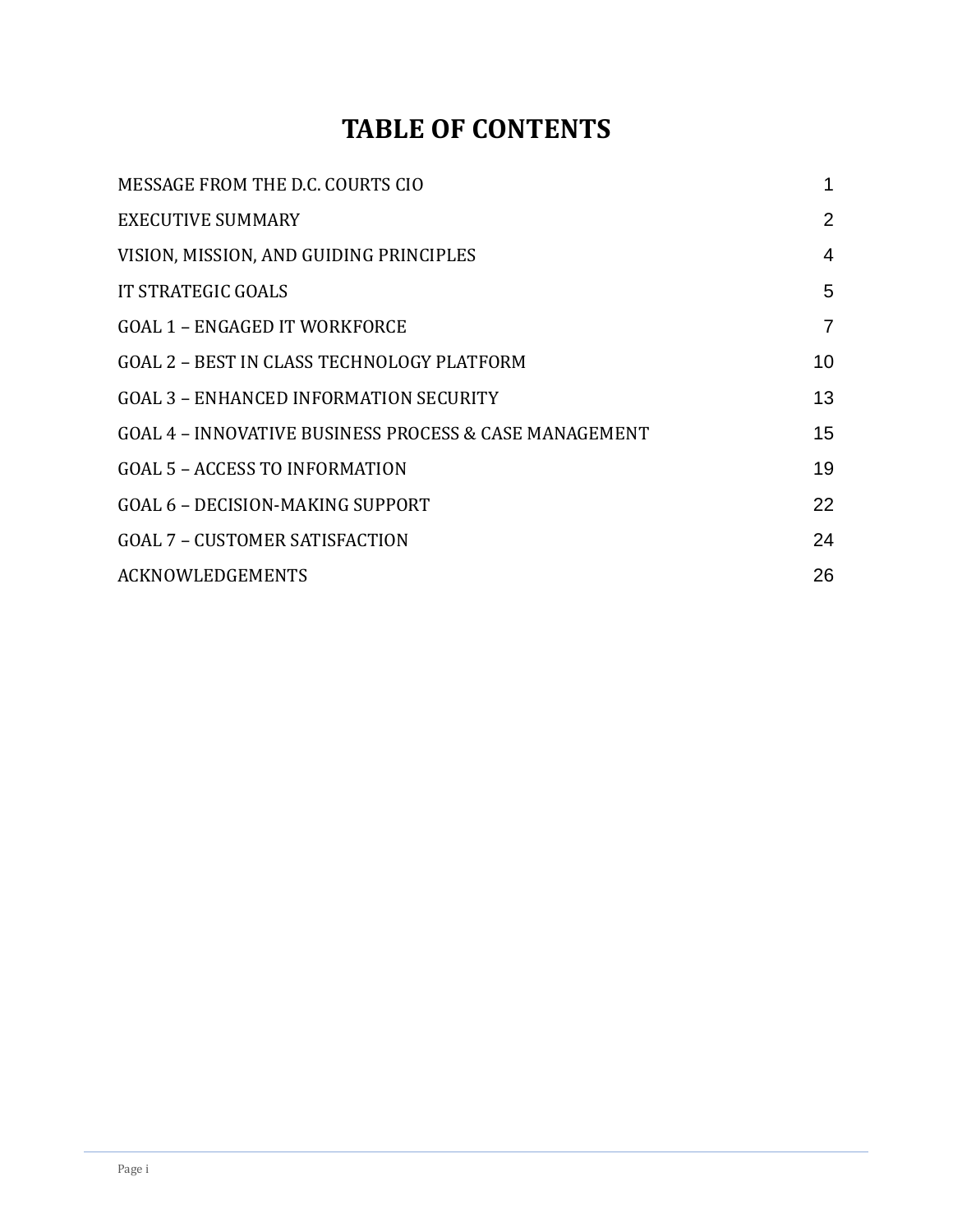# MESSAGE FROM THE D.C. COURTS CIO



It's my pleasure to share with you the D.C. Courts (the Courts) IT Strategic Plan, 2018 - 2022. While the Courts have a varied and wide-ranging responsibilities, its core mission is to protect rights and liberties, uphold and interpret the law, and resolve disputes, fairly and effectively in the District of Columbia. As the Courts' operation relies heavily on technology, the Information Technology Division has an important and powerful role to support the Courts' mission.

The Courts are the judicial branch of the District of Columbia government, and are comprised of the Court of Appeals (DCCA), the highest court of the District; the Superior

Court of the District of Columbia (DCSC), a trial court with general jurisdiction over virtually all local legal matters; and, the Court System, which provides administrative support functions for both courts. The IT Strategic Plan 2018-2022 represents a collaborative effort across the Courts, ensuring that IT initiatives and operations are closely aligned with the business goals and objectives and that the Plan serves as an enterprise roadmap for the organization.

This Plan outlines how we will achieve our goals of using an *engaged IT workforce* to provide *best in class technology platform, enhanced information security, innovative business process and case management system, access to information, decision-making support, and customer satisfaction*.

This Plan is the result of the extraordinary commitment and dedication of the IT team, and our partnership with operational and supporting divisions, and business units. Increasing collaboration with the user community and agency partners, and investment in our workforce are critical to the success of the Information Technology Division as we continue to look at opportunities to enhance efficiencies, and at the same time, increase our capabilities to transform and modernize the business of the Courts to help make it more accessible, more transparent, and more convenient for all users.

Sincerely,

**Yuan Z. Burns** District of Columbia Courts Chief Information Officer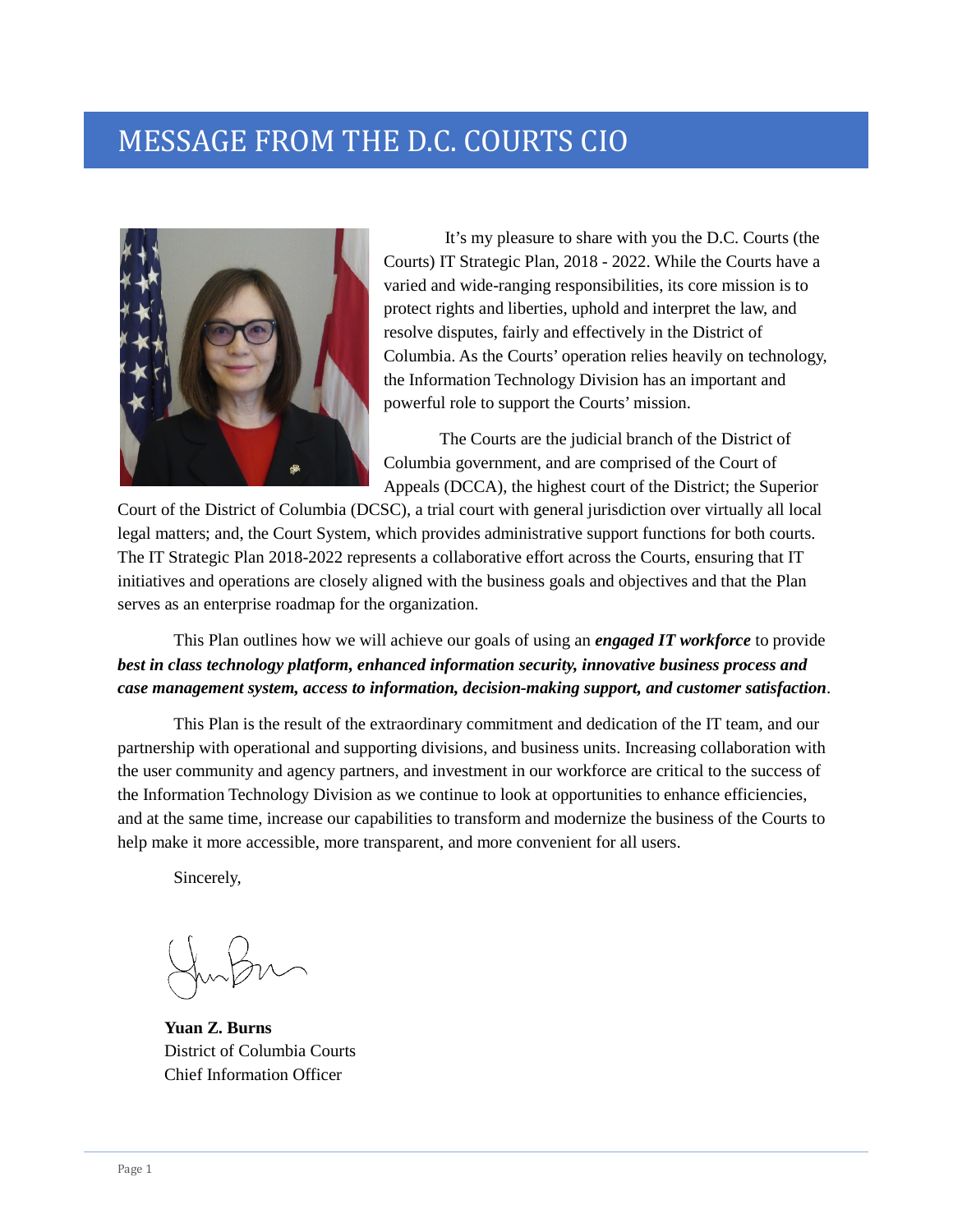# EXECUTIVE SUMMARY

The Information Technology Division's leadership and staff along with representatives from key users including the Court of Appeals, the Superior Court, and the Court System met over the course of several days to develop the updated IT strategic plan. Discussions were robust and candid, and they resulted in the best thinking of the group about how to address the information technology needs of the Courts over the next five years.

This planning process was run in parallel with the development of the Courts' overall strategic plan for 2018-2022. The court-wide plan and the IT Strategic Plan are fully aligned.

This updated IT Strategic Plan was developed by the Courts' Information Technology Division. The most recent IT Strategic Plan 2013-2017 was reviewed; interviews were conducted with key stakeholders; and a series of half-day workshops were conducted with IT managers and selected stakeholder representatives. Key stakeholder interviews were conducted with the following people: Hon. Anna Blackburne-Rigsby, Chief Judge of the Court of Appeals, Hon. Robert Morin, Chief Judge of the Superior Court, Anne Wicks, Executive Officer, Dr. Cheryl Bailey, Deputy Executive Officer, Julio Castillo, Clerk of the Court of Appeals, and James McGinley, Clerk of the Superior Court.

The planning process began with an environmental scan which considered the social, political, technological and economic environment in which this strategic plan would be implemented. This paralleled the process used for the Courts strategic planning process.

Key environmental factors included the following: potential move towards budget reductions; change in courts leadership; acceleration of technological change generally and the pressing need for the Courts to keep pace with newer technologies; cyber security risks accelerating and becoming more widespread; data mining risks increasing as the public records of the courts move online; increasing demand and competition for highly qualified IT professionals in a shrinking workforce post baby boomer retirement; and changes in the conceptualization of work by newer generations in the workforce especially as to permanence with one organization, personal growth focus, and demand for flexible workplace schedules.

While many of these environmental factors are not new, the importance of a comprehensive response is ever more important to the Courts' ability to deliver on their mission effectively.

Using the classic SWOT (Strengths, Weaknesses, Opportunities, and Threats) analysis method, the IT management team rigorously and candidly assessed the current state of IT within the Courts, addressing each of the IT strategic goals from the most recent plan:

- 1. Provide Customer Focused Service
- 2. Deliver Enterprise Business Solutions
- 3. Enhance Technological Capabilities
- 4. Ensure Information Security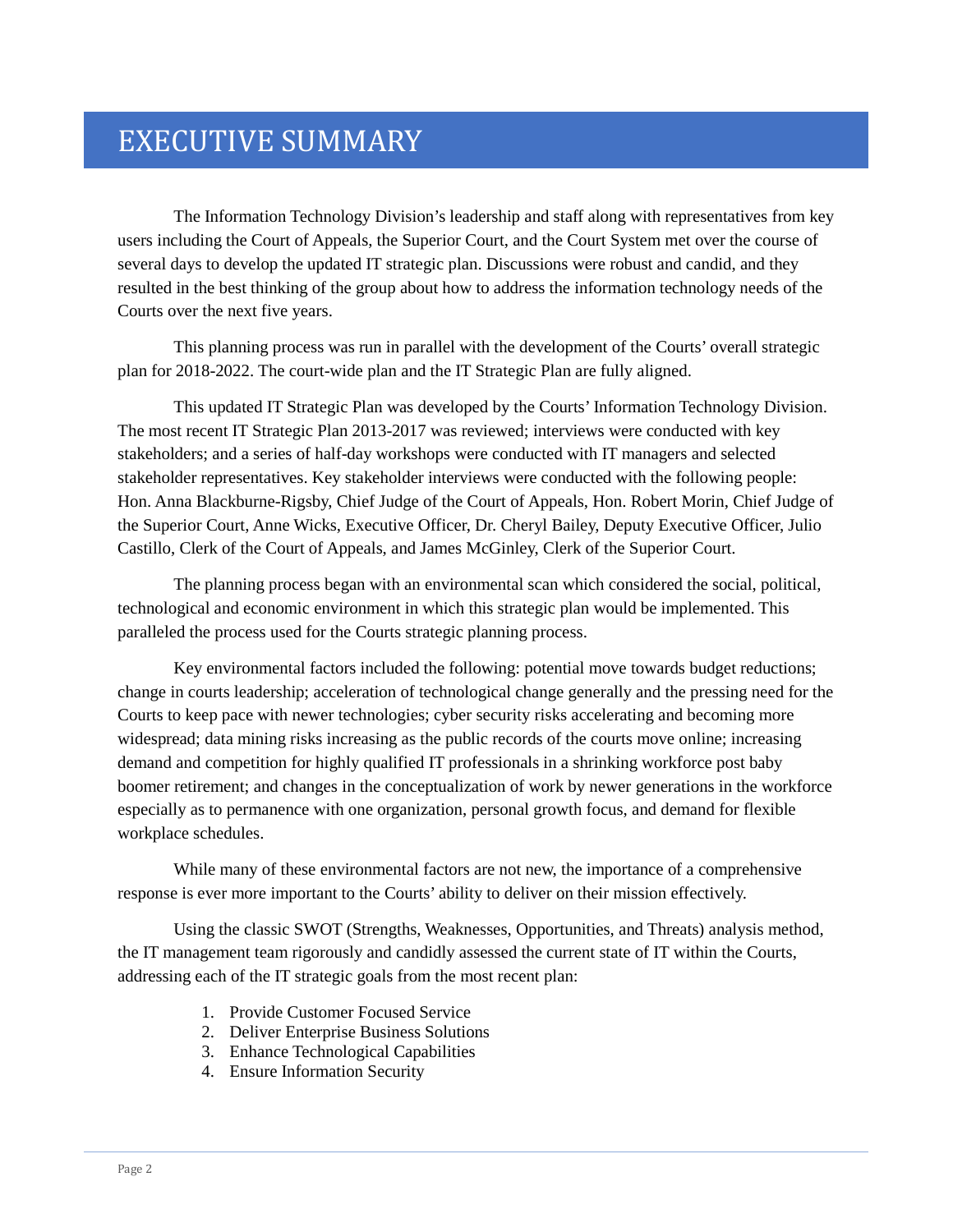5. Attract, Recruit & Retain a Skilled Workforce

Discussions in this process focused heavily on the need for a renewed and innovative focus on Strategic Goal #5: Attract, Recruit & Retain a Skilled Workforce. Many issues and opportunities were identified:

- Competition for skilled IT staff resources
- Need for managerial and technical career ladders to support professional growth and retention
- Need for succession planning, implicit knowledge transfer and reduction of reliance on contractors for key subject matter expertise
- Enhanced staff resources to manage operations, deliver development projects, and maintain active security management
- Stronger governance support through the IT Steering Committee to establish IT policies and procedures and to enforce the latter

After the discussions, the Information Technology Division revised their mission statement to provide a more inspiring, transformational mission statement.

Future state descriptions included redevelopment of the strategic goals and more detailed development of outcome focused goals and objectives. Strategic goals, actions, and key results were developed from this work.

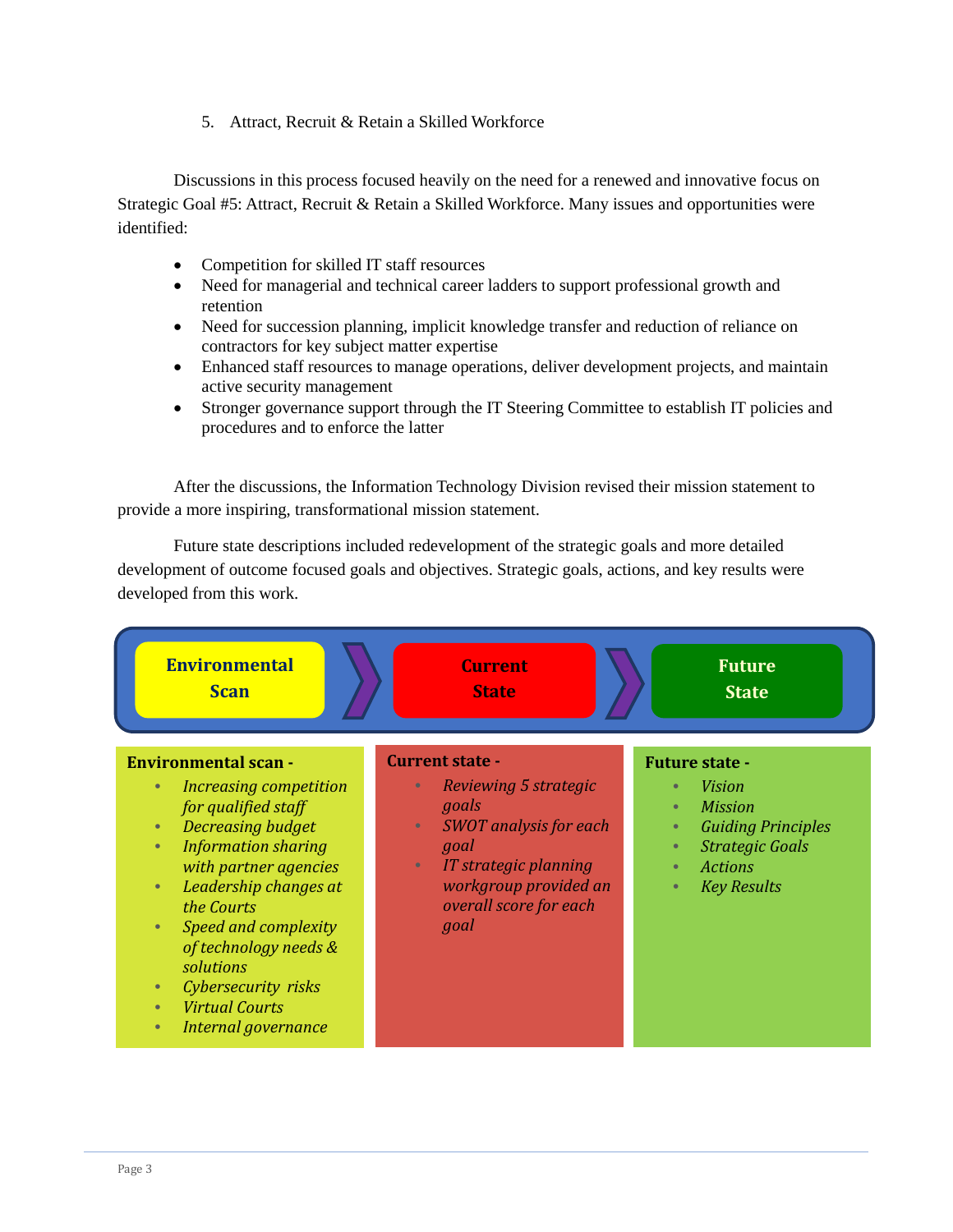# VISION, MISSION, AND GUIDING PRINCIPLES

#### Vision –

Leaders in innovation, partners in service, contributors to justice.

#### Mission –

To provide agile, resilient, innovative, reliable, and responsive technology solutions to support the work of the D.C. Courts.

Guiding Principles -

Customer/User Experience Focus – Design and deliver IT services that put the needs of customers and users first

Confidentiality, Integrity, and Availability of Information – Enhanced security, quality, availability, and delivery of information

Innovation – Foster innovation and adoption of new technologies

Efficiency – Increase efficiency, transparency and accountability of IT

Value – Provide business value to all users and stakeholders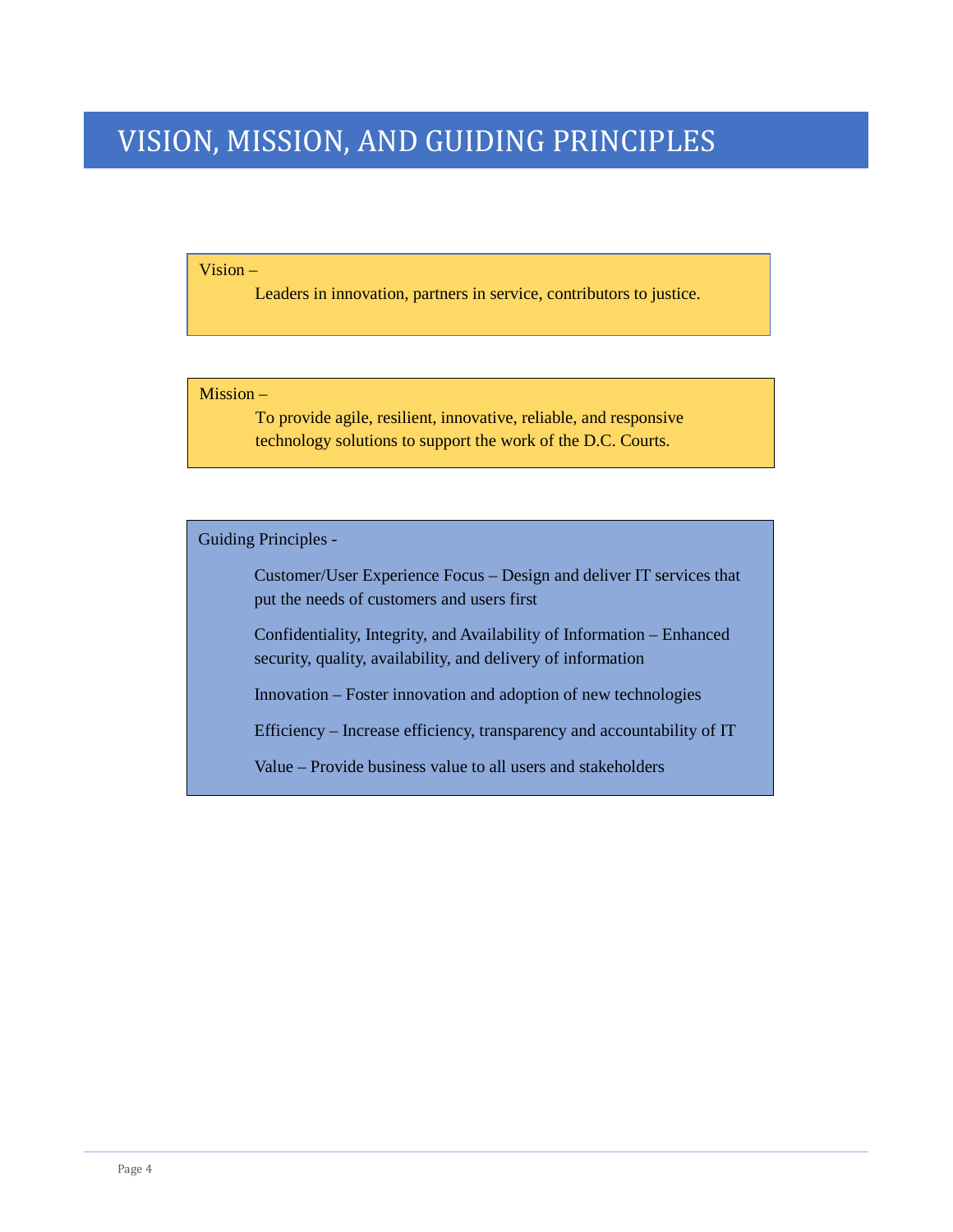# IT STRATEGIC GOALS

The IT Strategic Plan 2018-2022 defines how the Information Technology Division will operate over the next five years to achieve our mission and vision in a manner consistent with our guiding principles and the organizational core values. This will help ensure that our IT services provide value to the Courts and aid the Courts in achieving their mission: *To Protect Rights and Liberties, Uphold and Interpret the Law, and Resolve Disputes Fairly and Effectively in the District of Columbia*.



In order to achieve its mission, Information Technology Division believes that these goals must be inter-related and support one another. This pyramid diagram illustrates the relationship.

First and foremost, we need a fully engaged and skilled IT workforce. This team will implement a best in class technology platform and secure it from malicious intent. Built upon the resilient and reliable infrastructure, new software applications and tools will be implemented to support the Courts'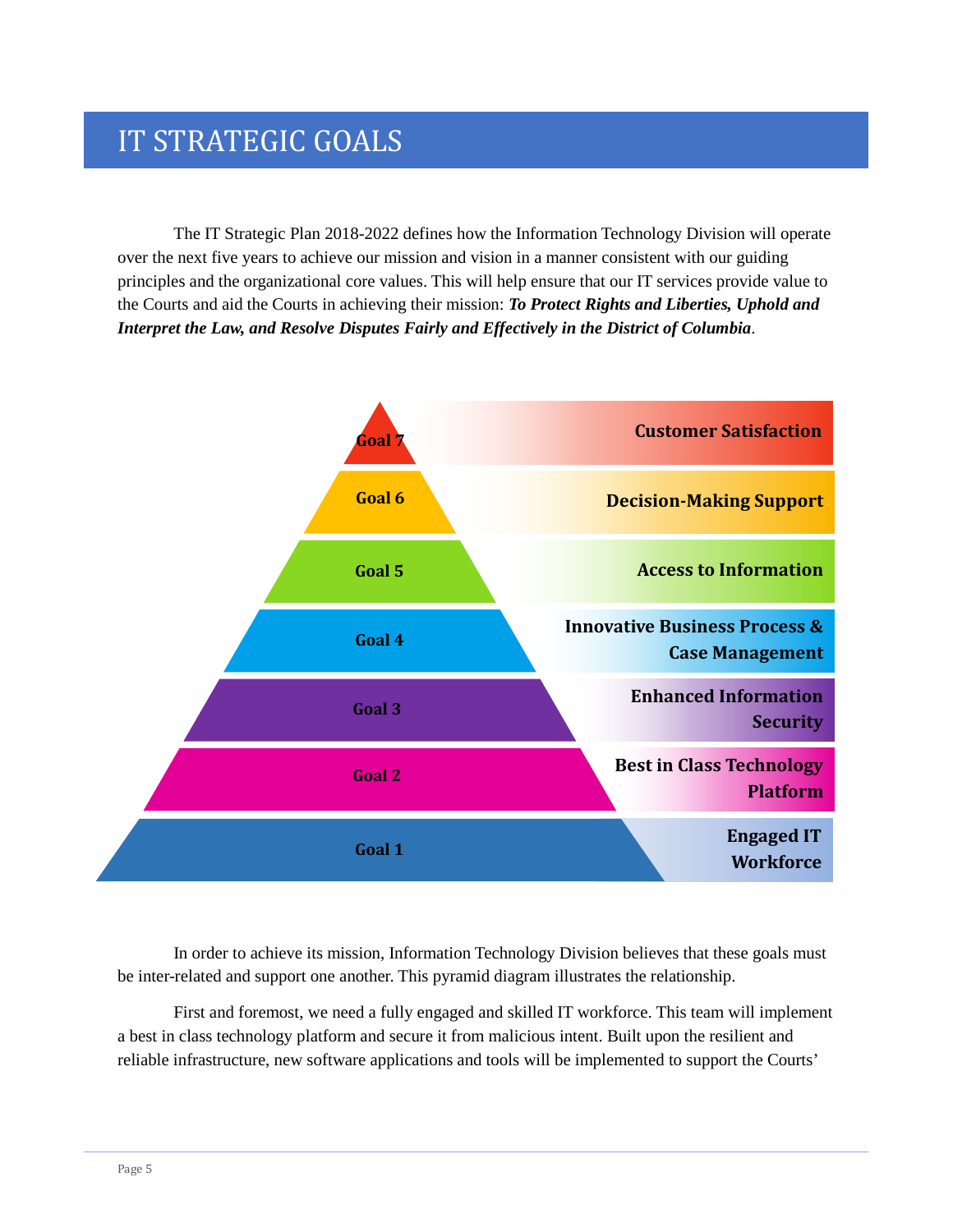operations. This support will be in the form of innovative business process re-engineering and automation, allowing for efficient data capturing and processing.

When operational data are available electronically, they must be easily accessible. This data will be made available for analysis and reporting to support the decision-making process. Finally, the outcomes of each goal must also result in customer satisfaction in order to add business value to the Courts' overall operations.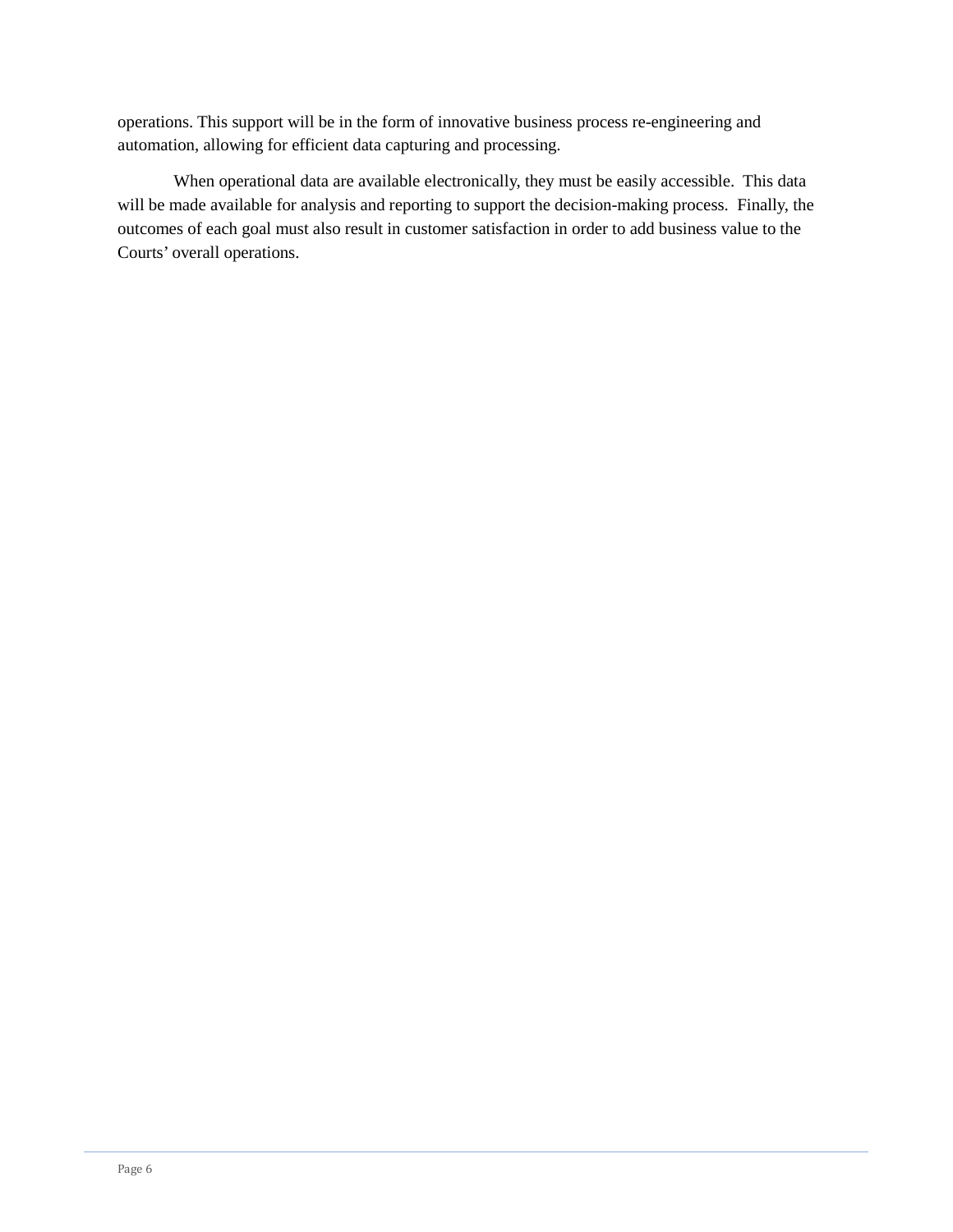# GOAL 1 – ENGAGED IT WORKFORCE

The key to delivering successful IT services or solutions is having the right people for the job. The Information Technology Division staff must be technically proficient in administering technology, and empowered and encouraged to undertake continuing professional development within their career fields. Employees' involvement in IT processes and the Courts' Core Values forums and focus groups is essential to employee engagement and the adoption of these values in the Information Technology Division. To ensure the strength of its workforce, the Information Technology Division will take actionable steps to address:

- Employee development, training and certification
- Employee engagement
- Succession planning
- Employee onboarding

#### **Action 1.1: Create Employee Development Plans and the Information Technology Division Training Plan**

In order to adequately manage the IT services within its portfolio, the Information Technology Division will develop a functional needs matrix to support technology infrastructure and aligning vendors 'certification standards for those products. The current IT environment is highly reliant upon contractors for subject matter expertise to maintain critical IT systems. Each vendor product in our production environment should have at least one full time employee trained and certified to administer and maintain the product utilizing the vendors' best practices framework. The Information Technology Division will strive to develop its own highly qualified staff by making use of industry recognized training and certification programs. A comprehensive division-level training and budget plan will be developed to align the Information Technology Division technology roadmap and professional development opportunities.

#### **Key results:**

By  $2019<sup>1</sup>$  $2019<sup>1</sup>$  $2019<sup>1</sup>$ , a comprehensive training plan and budget will be developed (in alignment with technology roadmap).

By 2021, individual Information Technology Division employee development plans will be created.

By 2022, every vendor product/platform in the production environment will have at least an employee who is certified in that vendor product.

j

<span id="page-8-0"></span><sup>1</sup> By 2019 means that the initiative will be completed by the end of 2018.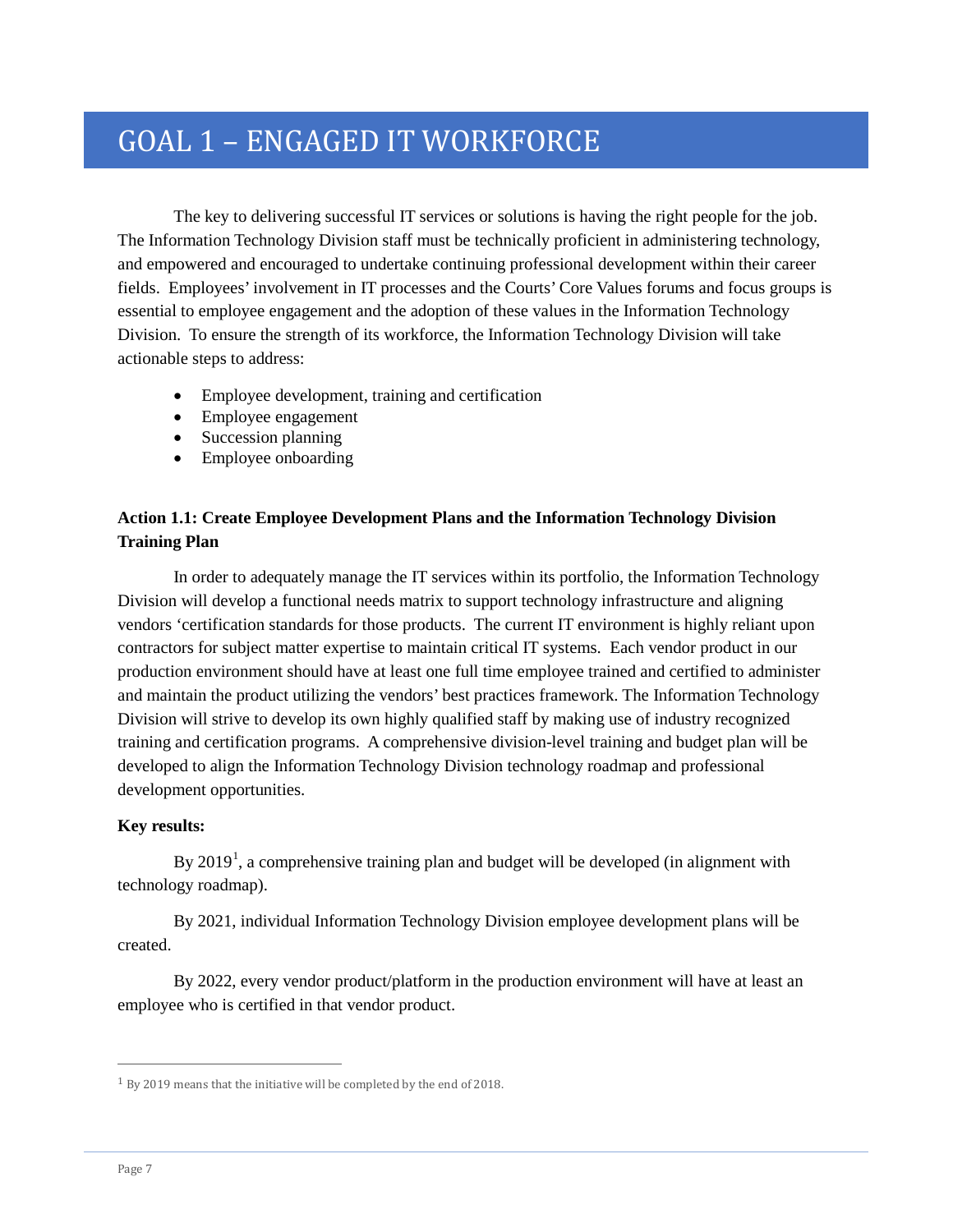#### **Action 1.2: Improve Employee Engagement**

As we strive to live the values of excellence, accountability, respect, fairness, integrity and transparency, a member of each Information Technology Division branch will participate on the Information Technology Division Values Committee. The focus of this initiative is to give everyone a voice and create a safe space to have necessary conversations. Regular attendance and participation in committee meetings to discuss strategies aimed at improving employee satisfaction will allow staff to be involved in some of the decision making processes that directly affect them.

#### **Key results:**

By 2020, at least one person per branch will participate on the Values Committee.

By 2021, an internal shadow program will be developed and adopted.

By 2022, there will be a 5% increase in the Employee Viewpoint Survey response rate as well as a 5% increase in employee satisfaction or engagement.

#### **Action 1.3: Develop a Succession Plan**

Over 40% of Information Technology Division staff will be eligible for retirement within the next five years. Continuity of operations from a human resource perspective is essential to maintain streamlined, mature processes. To facilitate proper knowledge transfer for identified key technical as well as management positions, the Information Technology Division will develop a succession plan with the Human Resources Division. Non-managerial employees will also be given Contracting Officer's Technical Representative (COTR) opportunities, encouraged to participate in the Management Training Program and invited to participate in Change Advisory Board meetings.

#### **Key results:**

By 2020, develop an Information Technology Division succession plan that includes 100% of management and key technical positions.

#### **Action 1.4: Reduce Employee Recruiting and Onboarding Time**

Efficient recruiting processes will enable the Information Technology Division to identify and hire top talent. The Information Technology Division will collaborate with the Human Resources Division to enhance the IT staff recruitment process to fill IT positions. Position descriptions will be updated and well detailed to ensure that qualified candidates are targeted, as a method to attract IT professionals with innovative skills. The Information Technology Division seeks to standardize the onboarding process for its new hires and develop a comprehensive onboarding package to better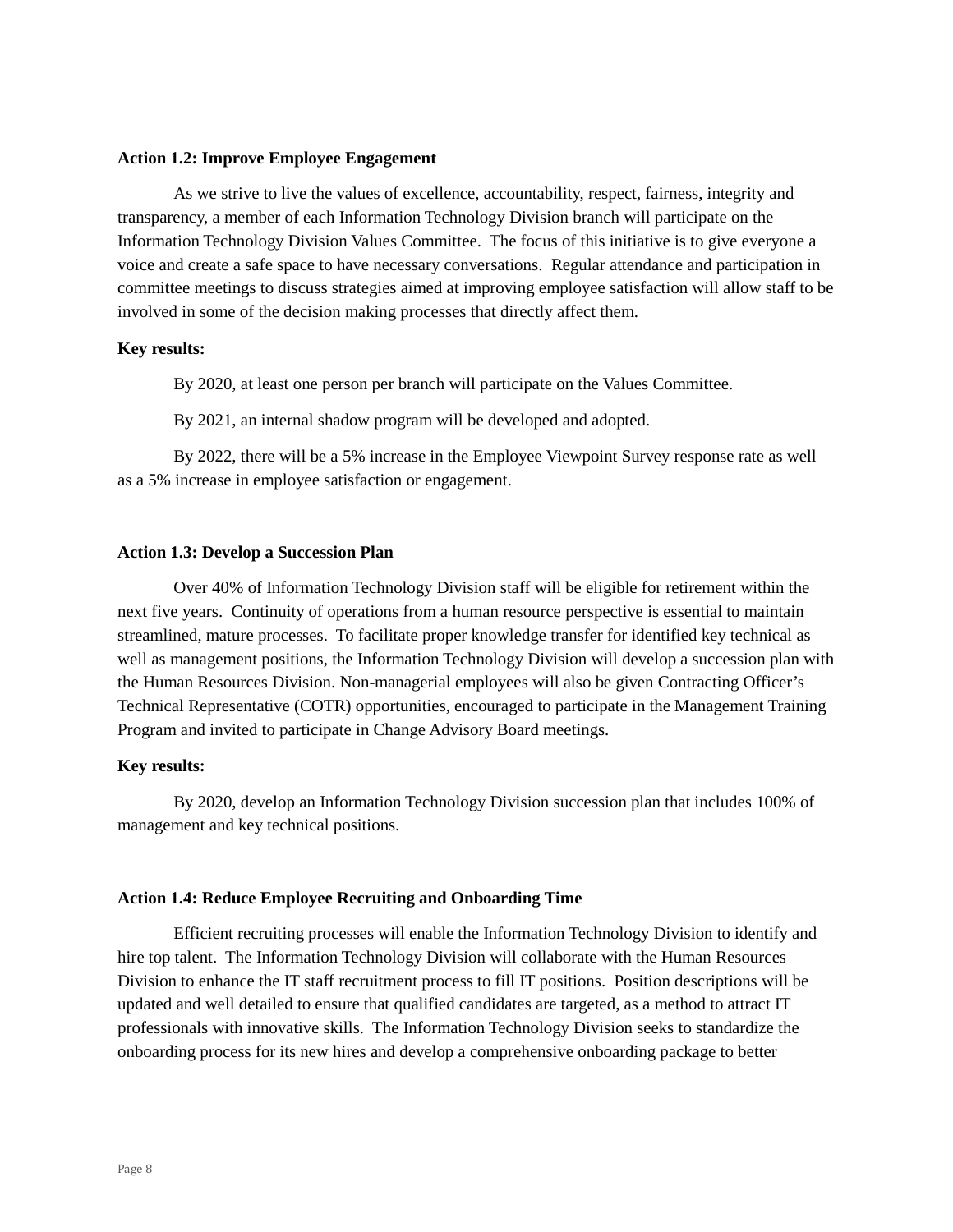acclimate staff with the policies, procedures and culture not only within the Information Technology Division, but within the Courts as well.

#### **Key results:**

- By 2020, the IT hiring process will be standardized to reduce onboarding time.
- By 2020, a comprehensive onboarding package will be developed for IT employees.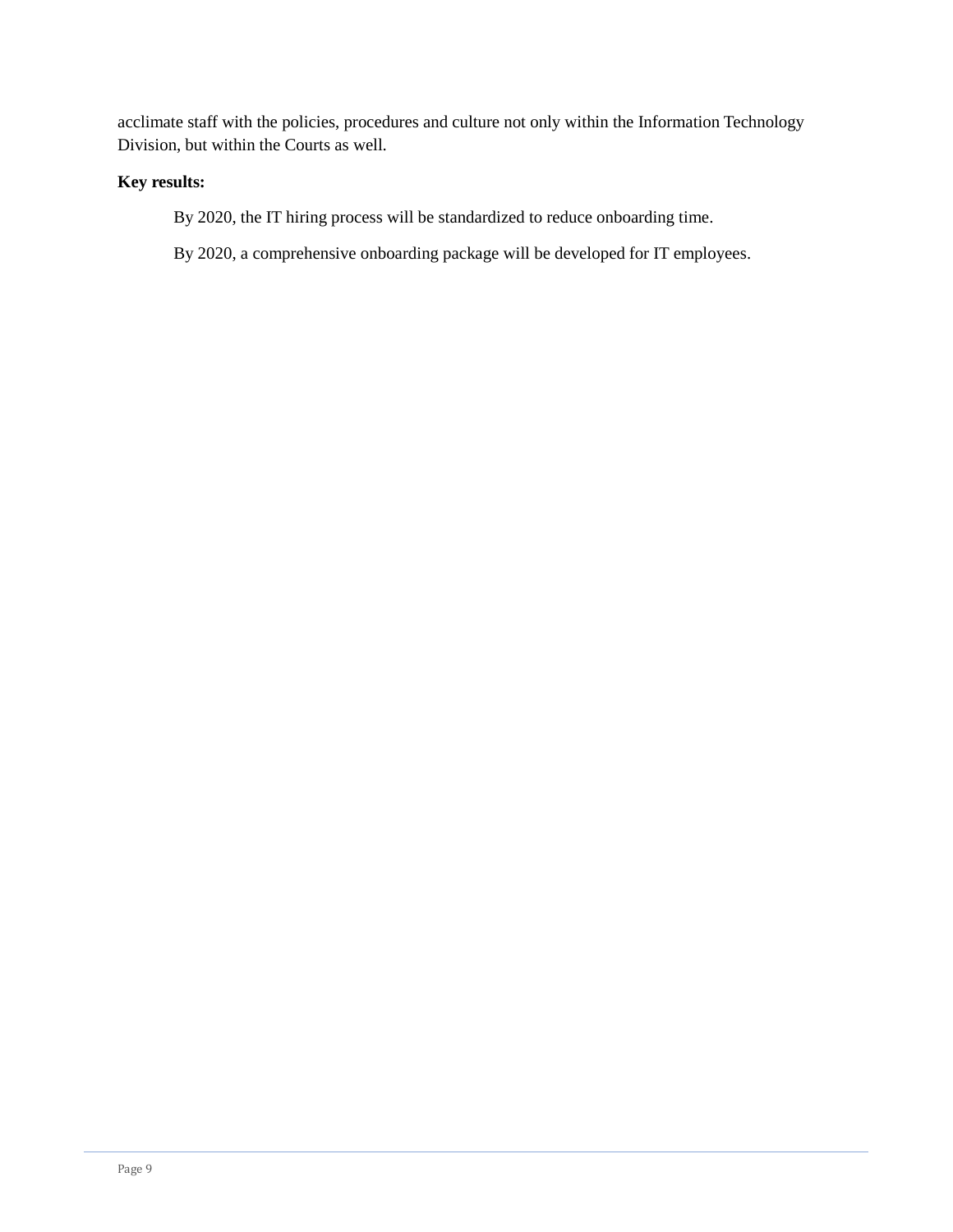# GOAL 2 – BEST IN CLASS TECHNOLOGY PLATFORM

To promote operational effectiveness for the Courts, the Information Technology Division will enhance the capability of its information technology infrastructure by adopting Information Technology Infrastructure Library (ITIL) best practices, seeking innovative technology solutions, keeping abreast of new technology developments, and embracing and adopting new technologies. Advanced technologies including cloud computing, desktop and server virtualization, business-centric enterprise architecture, and network infrastructure enhancement will be implemented.

The Court's have significant requirements for the availability, compatibility, reliability, performance, and redundancy of information technology resources, given the demands on the Courts for accurate, up-to-date information in real-time to serve the public. The Information Technology Division will continue to implement a best in class technology platform to meet current and future business requirements.

#### **Action 2.1: Implement High Availability Solutions for Mission-Critical Information Systems**

The Courts operations are dependent on the availability and performance of their case management systems, email, and other mission-critical systems (also known as: Priority 1 systems). The Information Technology Division will meet the 99.9% systems uptime requirements by building in redundancy for technology solutions for the case management systems and their underlying databases, servers, and network components, and enhancing systems monitoring procedures.

#### **Key Results:**

By 2019, both case management systems for DCCA and DCSC will be operational at their alternate data centers or in the Cloud.

By 2019, 100% of messaging services will be moved to the cloud. .

By 2019, 100% of Office productivity services will utilize MS Office 2016.

By 2019, the Courts website will be moved to the cloud.

By 2022, archived data set will be moved from tape units to the cloud.

By 2022, Mission-critical systems that can be monitored by Applications Programming Interfaces (APIs) /Windows Management Interfaces (WMIs) will be identified and configured for system alerts.

#### **Action 2.2: Develop Enterprise Architecture Standards and Strengthen IT Governance**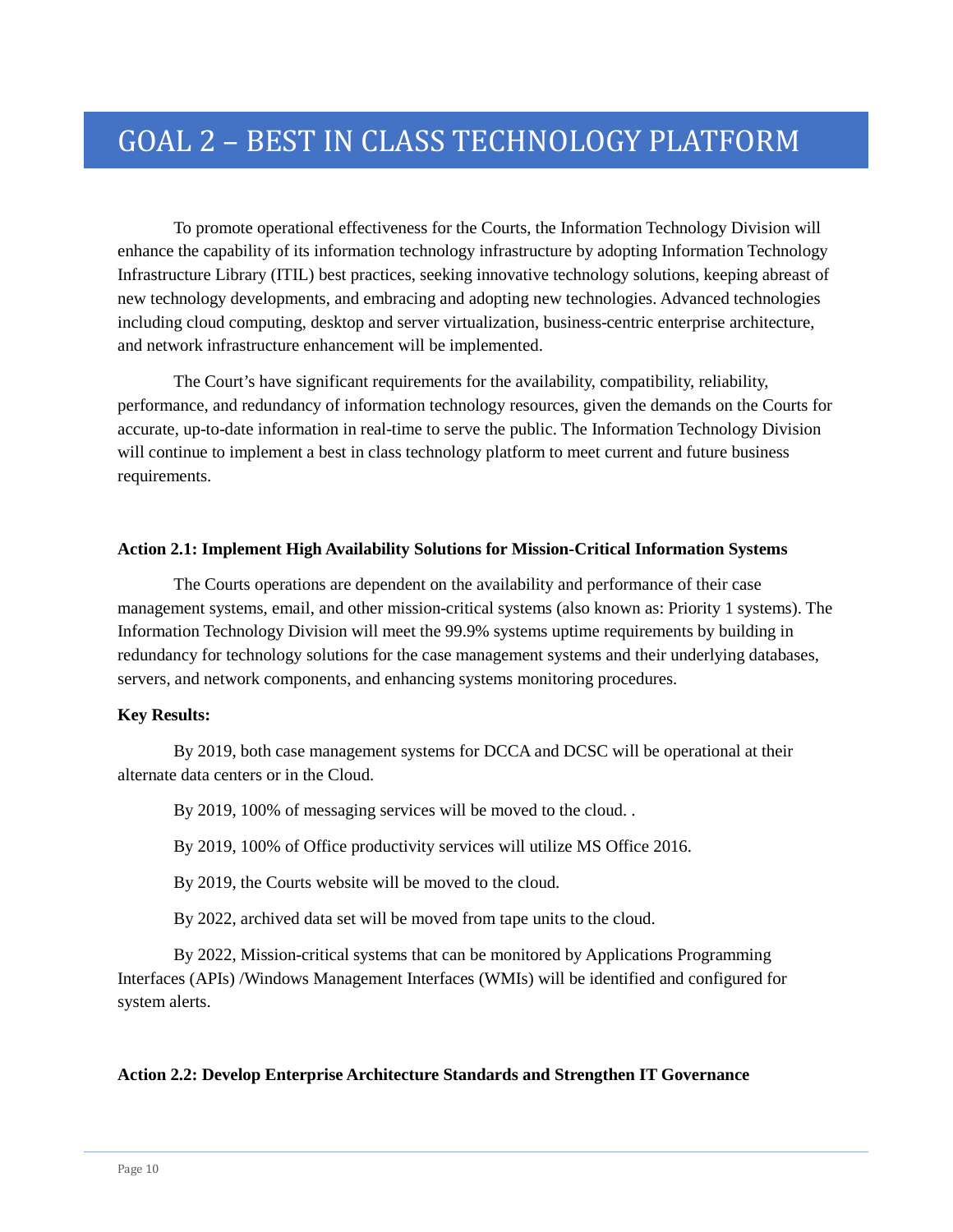The enterprise architecture governance process is to provide the leadership and direction that can create alignment within the IT community, close the gaps in standards development and compliance, and encourage cross-agency collaboration and integration. Enterprise architecture regards the enterprise as a large and complex system. To manage the scale and complexity of this system, an architectural framework provides tools and approaches that help IT architects abstract from the level of detail at which builders' work, to bring enterprise design tasks into focus and produce valuable IT systems and services. The Information Technology Division will develop enterprise architecture standards that will be used for all Courts' information systems and platforms. The Information Technology Division will continue to improve its information systems management processes based on ITIL best practices.

#### **Key Results:**

By 2019, the current enterprise architecture will be fully and accurately documented to enable IT staff to bring enterprise design tasks into focus and produce valuable IT systems and services.

By 2019, 5% infrastructure investment savings will be realized by consolidating duplicated technology platforms and solutions for DCCA and DCSC.

By 2019, 100% of unsupported hardware and software will be identified, and life cycle migration plans with budgetary requirements will be developed.

By 2019, 100% of asset management for network-connected devices will be automated and integrated with the service management tool.

By 2019, 100% of all client computer platforms will be on MS Windows 10 and all users will be using MS Office 2016.

By 2020, 100% of desktop peripherals will be standardized.

By 2022, 80% of end-user desktops will be virtualized (including DCCA).

By 2022, 100% of servers that are compatible with the virtualization technology will be virtualized.

#### **Action 2.3: Disaster Recovery Preparedness**

IT disaster recovery control measures can be classified into the following three types:

- Preventive measures Controls aimed at preventing an event from occurring.
- Detective measures Controls aimed at detecting or discovering unwanted events.
- Corrective measures Controls aimed at correcting or restoring the system after a disaster or an event.

The Information Technology Division will continue to review and update the IT Disaster Recovery Plan and ensure that the Plan documents the three types of controls and that those controls are regularly exercised using "DR tests".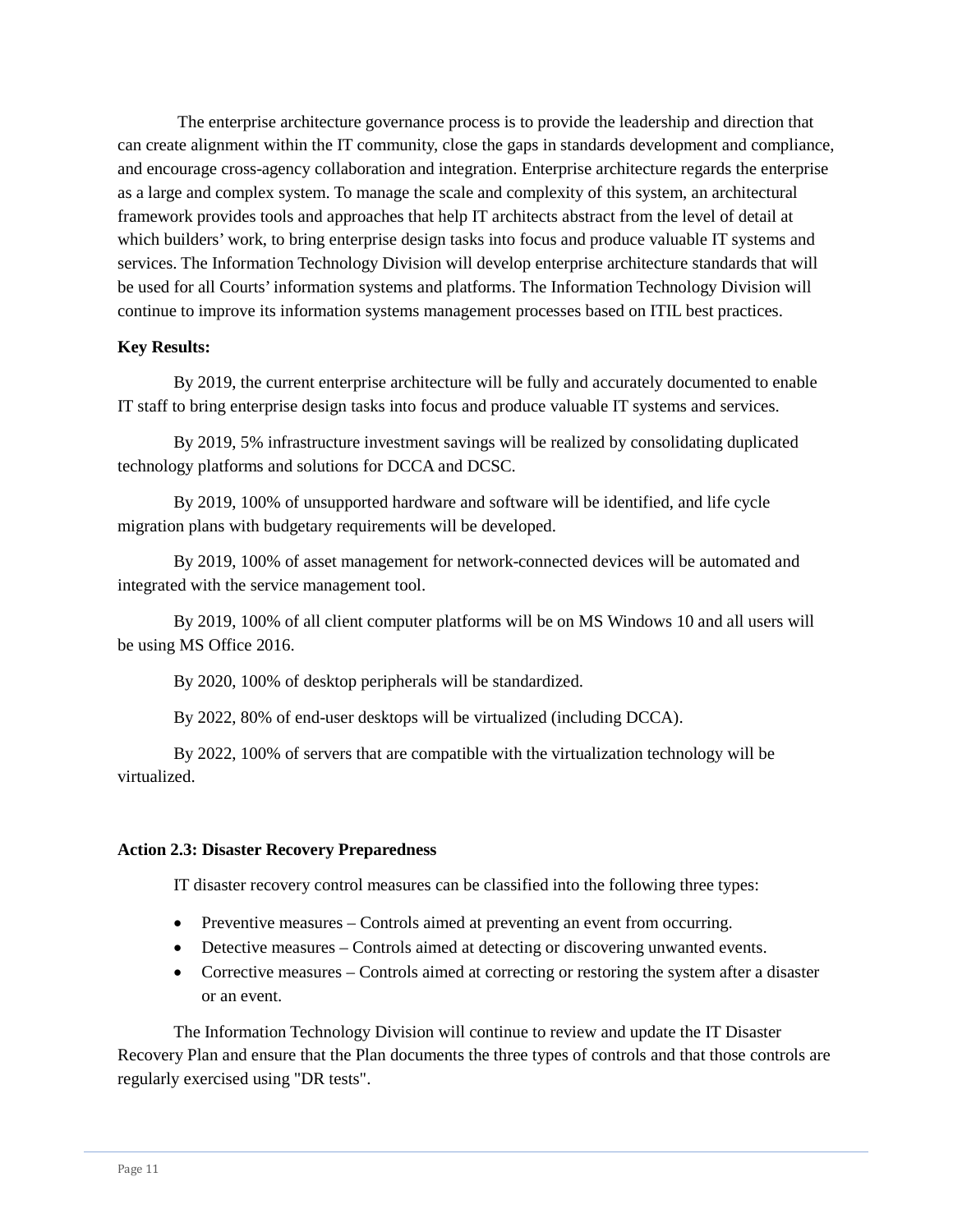#### **Key results:**

By 2019, the IT Disaster Recovery Plan will be updated including all new services.

By 2019 and thereafter, the IT Disaster Recovery Plan will be functionally tested at least annually.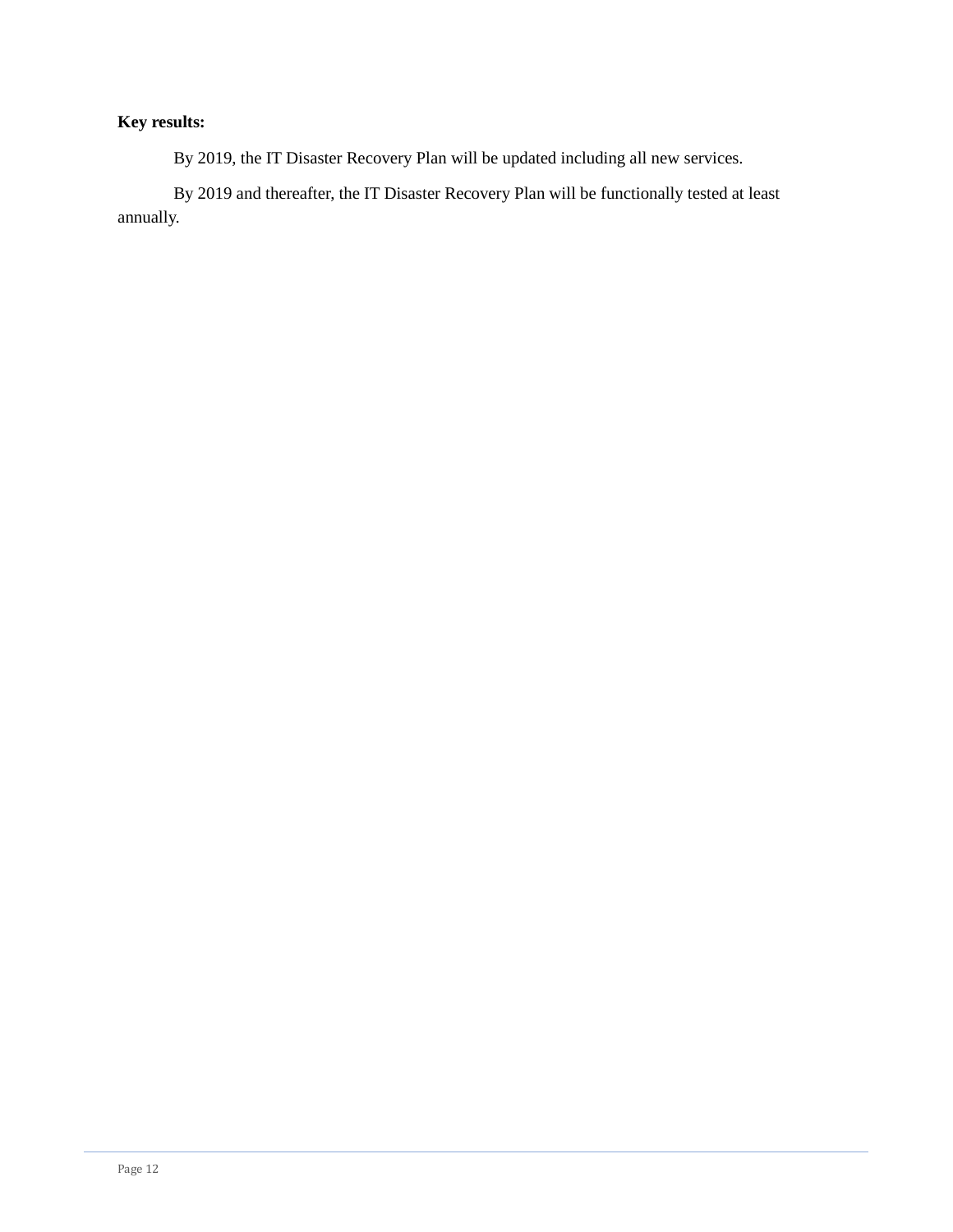# GOAL 3 – ENHANCED INFORMATION SECURITY

Protection of IT assets is critical to the reliability of the Courts' information systems and the integrity of the data within those systems. The Information Technology Division must develop a comprehensive Information Systems Security Plan and employ a robust risk management approach. This will include improved asset management, robust threat and vulnerability analysis, and the development of response and recovery plans and procedures. The Courts will enhance its security posture and meet legislative and regulatory requirements, and internal standards.

#### **Action 3.1: Develop and Implement an Information Systems Security Plan**

To enhance and strengthen the Courts' information security program, the Information Technology Division will develop a new Information Systems Security Plan (ISSP). This Plan is to assign development and management responsibilities for information security; provide for the confidentiality, integrity, reliability, and availability of information; develop risk management strategies to identify and mitigate threats and vulnerabilities to information assets; establish and maintain an incident response plan; maintain ongoing security awareness and training programs; and comply with legislative and regulatory requirements, and the Courts' internal standards.

#### **Key results:**

By 2019, a comprehensive Information Systems Security Plan will be developed and adopted.

By 2019, an effective annual IT security awareness program will be developed and implemented to train all Courts' information systems users.

#### **Action 3.2: Prioritize Cyber Security Investments through a Risk-based Approach**

As cyber security risks increase in number and sophistication, the Courts must respond to incidents more efficiently, effectively, and identify potential risks and address them before they occur. Developing a robust risk-based approach to IT security needs is crucial in protecting the Courts' information assets. Identifying and categorizing the Courts' information assets will assist in prioritizing cyber security investments.

#### **Key results:**

By 2020, the Information Technology Division will work with the Courts' information assets owner and the Chief Internal Auditor's Office to identify and categorize all the Courts' information assets and develop a robust risk-based approach to prioritize cyber-security investments.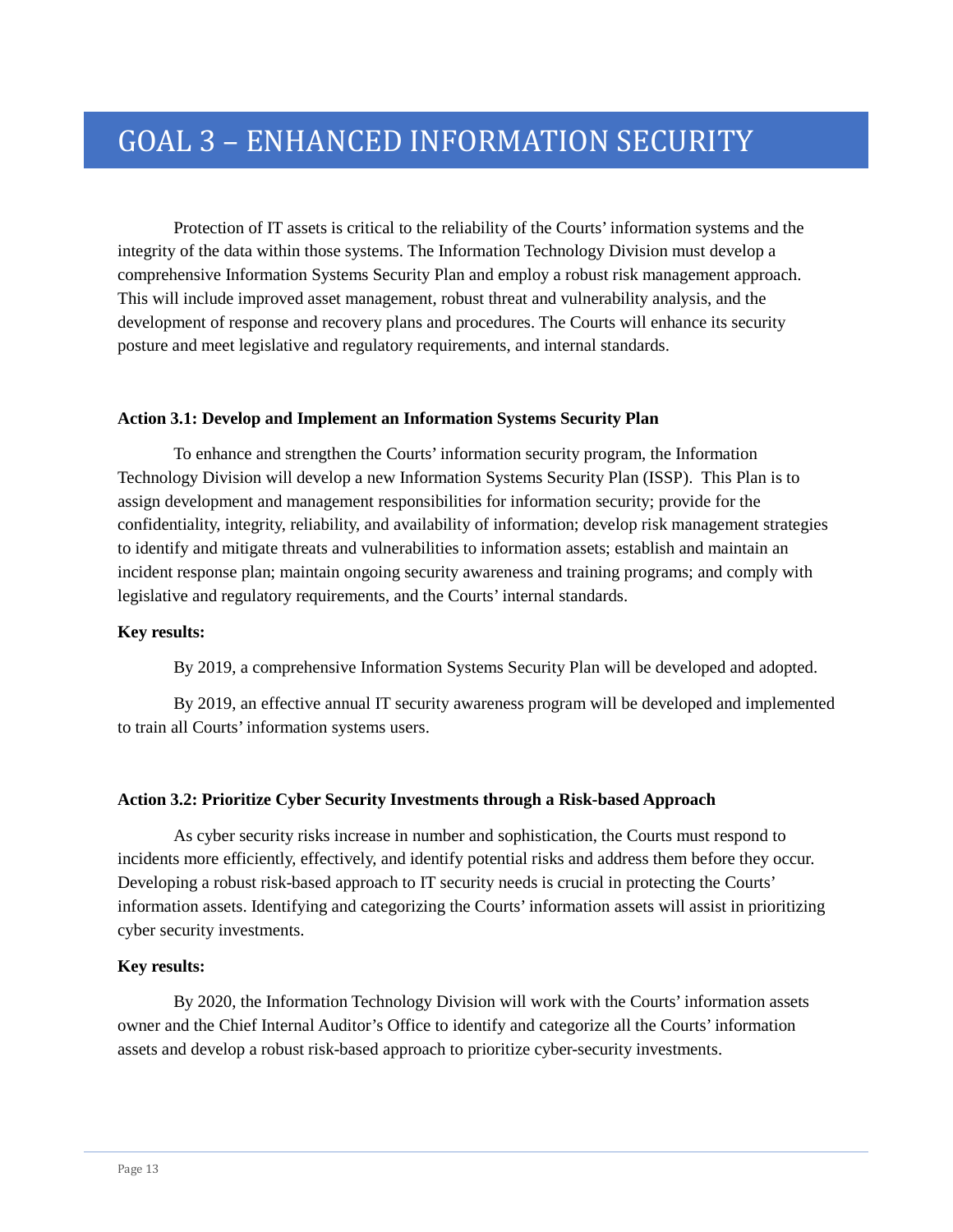By 2021, more secure and cost-effective firewall technologies will be implemented.

#### **Action 3.3: Effectively Prevent, Monitor, and Rapidly Respond to Emerging Threats and Vulnerabilities**

The Information Technology Division must develop and implement policies that outline rules of behavior, detail training requirements for personnel, and identify consequences and corrective actions to address non-compliance. The Information Technology Division will implement additional monitoring and scanning tools to identify potential threats and vulnerabilities, and to effectively manage security risks. The Information Technology Division must also continue implementing appropriate security incident response procedures and update those procedures when necessary. The Information Technology Division must continue taking steps to analyze and address privacy risks at the earliest stages of the planning process, and must continue to manage information responsibly throughout the information life cycle.

#### **Key results:**

By 2021, an internal/external security plan audit will be undertaken annually.

By 2021, the frequency of network scans and vulnerability patching will be conducted on a monthly basis.

By 2021, staff will be better equipped to handle scans, patches, and other compliance items.

#### **Action 3.4: Secure eCommerce Transactions by Complying with PCI-DSS**

The D.C. Code §11–1748 granted the Courts the authority to accept payment of fines, fees, escrow payments, restitutions, bonds, and other payments to the Courts through card payments and electronic transfer of funds. This change allows the Courts to prioritize payments and incorporate a custom solution within the Courts' case management systems.

Along with this change also comes additional compliance activities and requirements; specifically, the Payment Card Industry Data Security Standard (PCI DSS), which is an information security standard for organizations that handle branded credit cards from the major card schemes.

#### **Key results:**

By 2019, PCI boundary is identified and secured.

By 2019, PCI Standard Operating Procedures (SOPs) are implemented.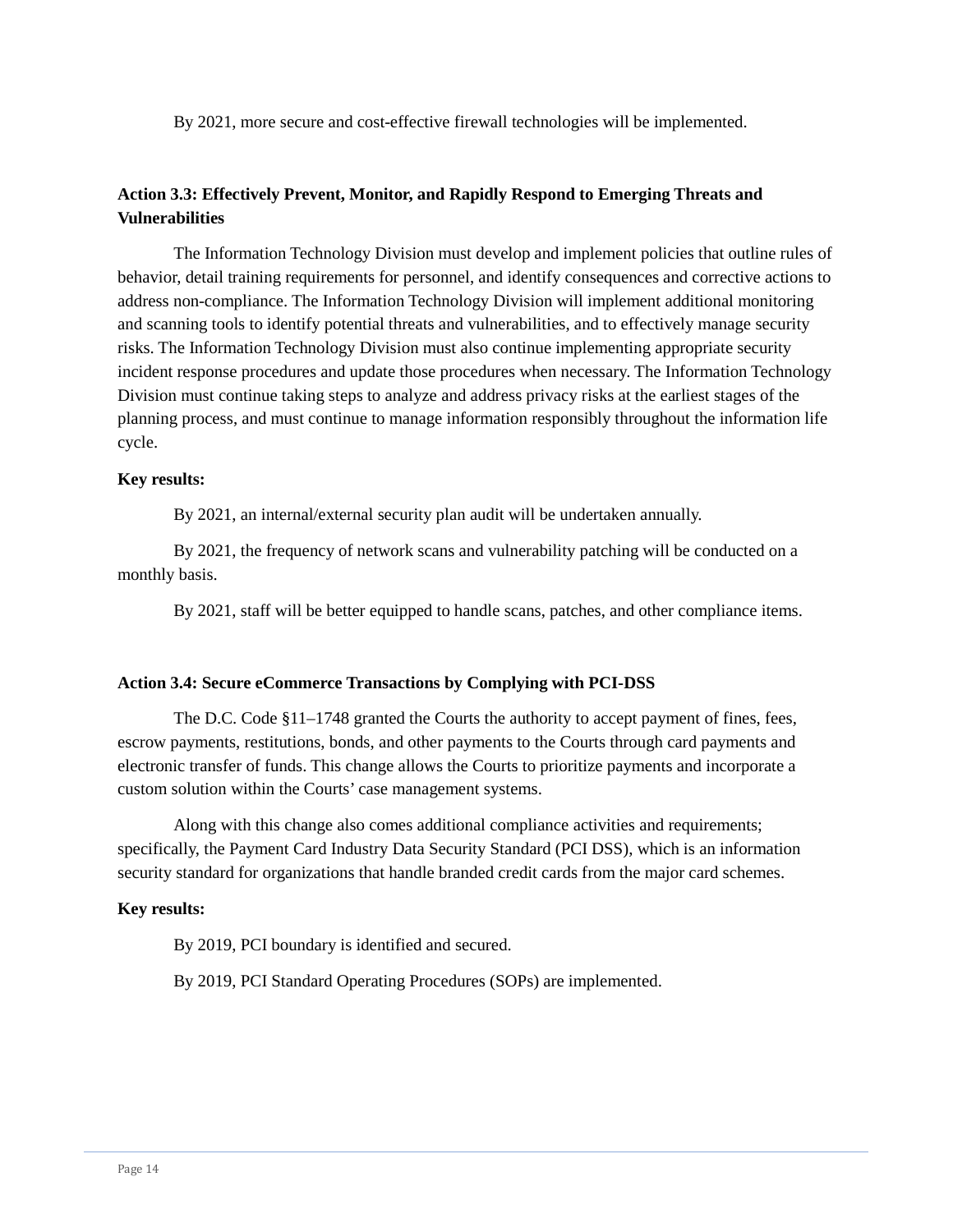# GOAL 4 – INNOVATIVE BUSINESS PROCESS & CASE MANAGEMENT

New technologies will continue to transform how the Courts conduct business in the future. The Information Technology Division will play a major role in supporting this transformation. In the next five years, the Information Technology Division will implement more advanced electronic case management and case filing systems; electronic case searching and online secure case payment; interview-based document assembly systems for pro se litigants; a juvenile probation case management system; juror self-check in; and mobile applications that serve both the public as well as court employees.

#### **Action 4.1: Implement State-of-the-Art Superior Court Case Management and Case Filing Systems**

The Courts' case management systems contain the critical case information, and therefore must be secure and accurate, even as the public increasingly expects to access such information via the internet. The Courts will continue to expand access to information and court services online as means of eliminating barriers to meaningful participation in the judicial process. Utilizing the current case management system, the number and types of case documents that are accessible online will increase, with personally identifiable information redacted to protect individual privacy. In addition, evidence collected in digital media formats will be housed in the case management system. Electronic filing capabilities will be expanded to other case types. In accordance with Payment Card Industry Data Security Standards (PCI-DSS), online credit card payment processing will allow individuals to handle monetary transactions without having to visit the Courts. And, ultimately, a new web based case management system will be implemented for DCSC that features an interface with the DCCA's case management system.

#### **Key Results:**

By 2019, automatic redaction capabilities will be implemented for DCSC online searchable case documents.

By 2019, batch e-filing capabilities will be implemented for Landlord and Tenant and Small Claims matters.

By 2019, secure online credit card processing will be available.

By 2019, batch e-filing will be implemented for other divisions and business units.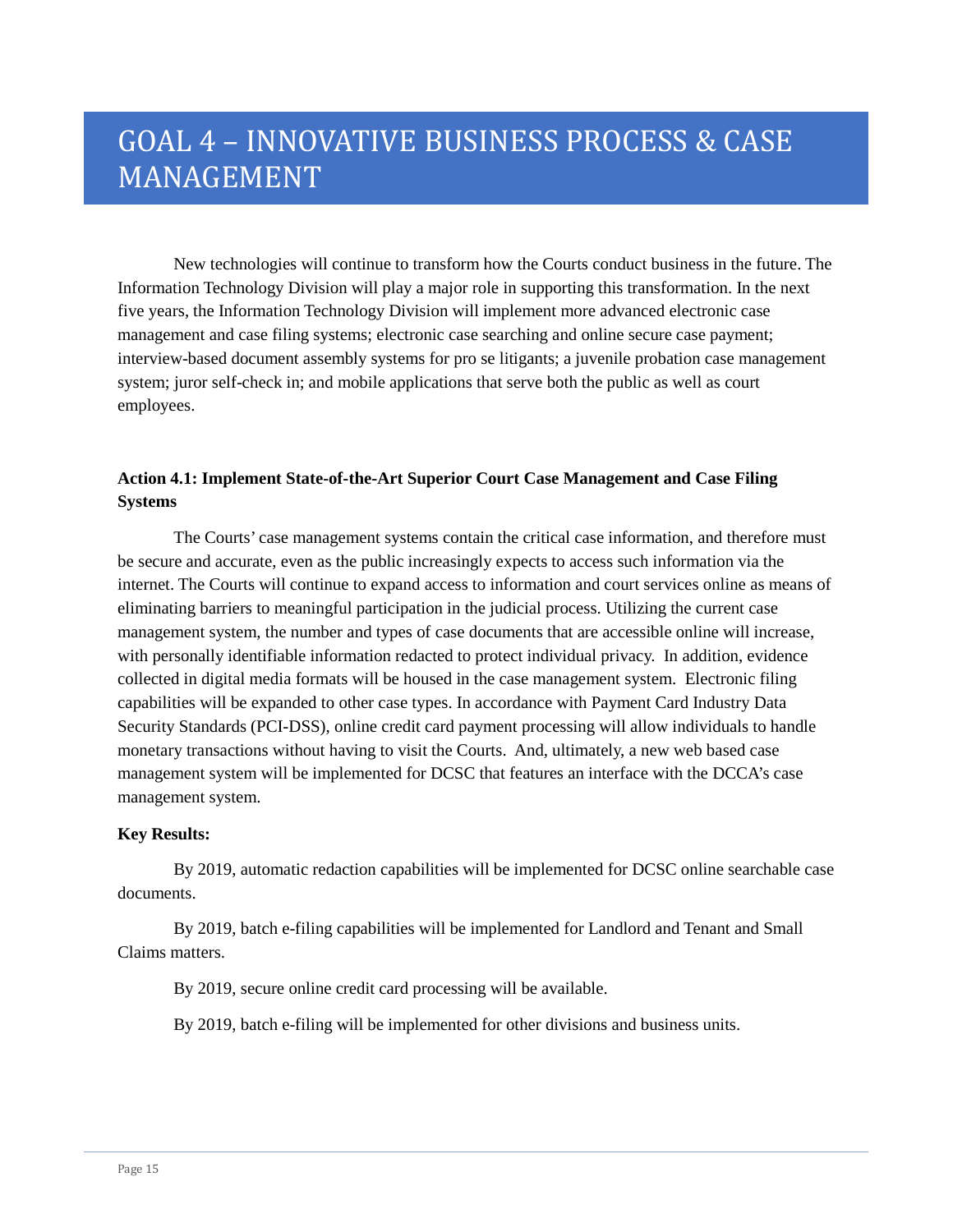By 2019, evidence collected in digital media formats will be housed in the case management system.

By 2020, additional case documents for DCSC will be available for public access.

By 2022, a new case management system for DCSC will be implemented with an interface to DCCA's case management system.

#### **Action 4.2: Automate Data Exchange with Partner Agencies**

The Criminal Division's Special Proceedings Branch in DCSC maintains bench warrants and custody orders that are entered into both the DCSC's case management system as well as Metropolitan Police Department's (MPD) warrant system. The Temporary Protection Orders and Civil Protection Orders are also entered into both systems by the Domestic Violence Unit.

Following the filing of a petition to initiate a Title IV-D child support/custody case, the Family Court Operations Division's Child Support Branch enters case management data such as party, legal orders, future court hearings and other important milestones associated with the life cycle of the case into both the DCSC's case management system as well as the Office of the Attorney General (OAG)'s case management system.

The creation of interfaces between the DCSC's case management system and the partner agency's case management system will eliminate the process of dual entry, which causes delays and provides greater risk for human error.

#### **Key Results:**

By 2019, the interface between the DCSC case management system and MPD's warrant system will be completed for the Criminal Division and the Domestic Violence Unit, which will eliminate the need for dual-entry.

By 2019, the interface between the Criminal Justice Coordinating Council's (CJCC) JUSTIS and DCSC's case management system for juvenile case initiation will be completed.

By 2020, the interface between the Office of the Attorney General Child Support Division and the Family Court Operations Child Support Branch for Title IV-D child support case initiation as well as post-case initiation filing updates will be completed.

#### **Action 4.3: Implement State-of-the-Art Juror Management Systems**

The Courts continually strive to enhance the experience for individuals who fulfill their civic duty by reporting to Superior Court for jury service. Furthering the Courts' goals of eliminating barriers, decreasing wait times, and providing more robust online services, an increased effort will be made to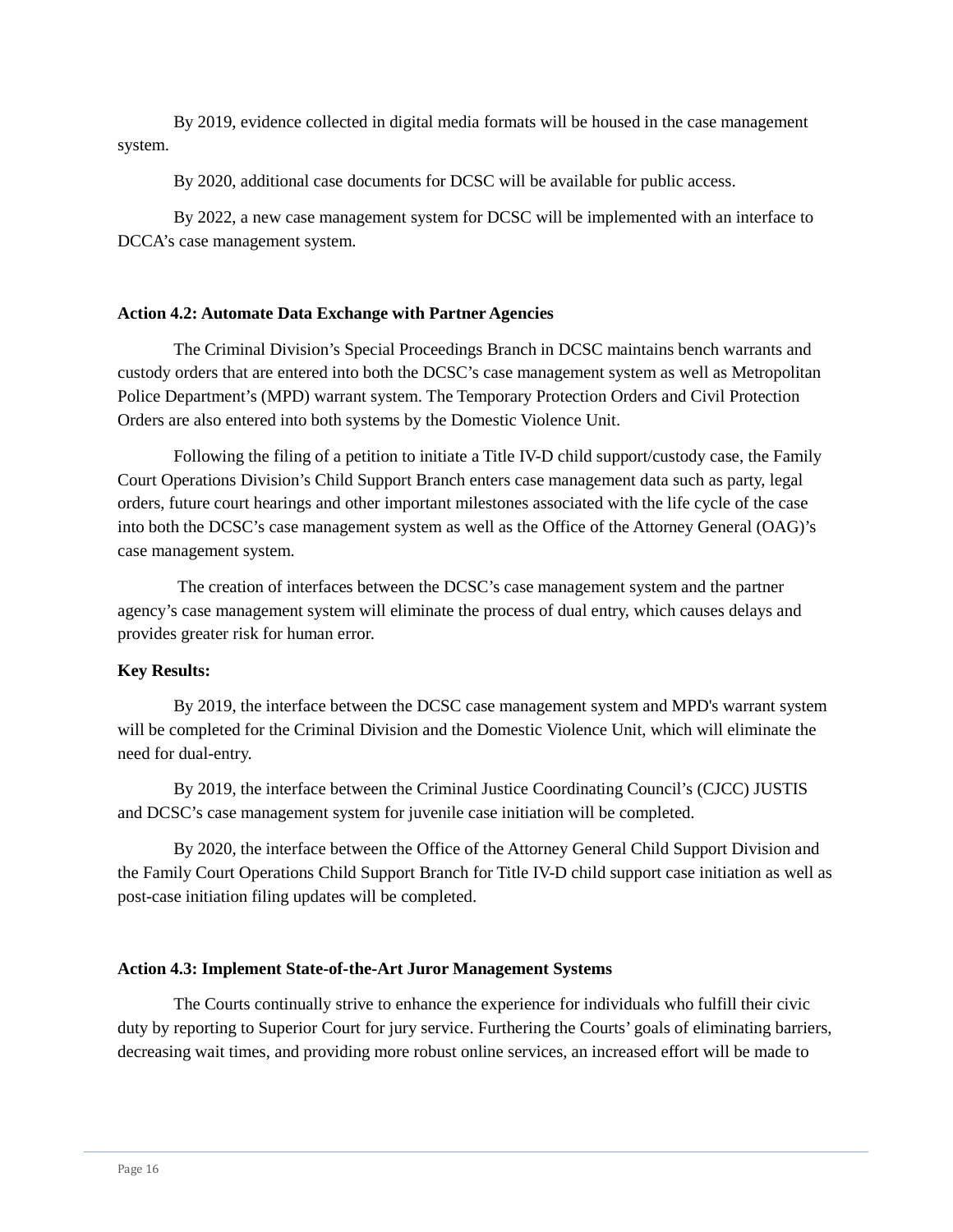effectively manage jury operations by communicating with potential jurors to alert them whether they should report to court for jury duty and by streamlining the check-in process once they arrive.

#### **Key Results:**

By 2019, a new Juror Management System will be fully operational and supported by the Information Technology Division.

By 2019, bar code juror check-in capabilities will be available.

#### **Action 4.4: Implement Juvenile Probation Case Management System**

In concert with the Courts' goal to provide innovative services for youth under probation supervision, the Information Technology Division will continue to enhance its newly implemented Juvenile Probation Case Management System (JPCMS). JPCMS is a web based case management system designed to support the mission of the Family Court Social Services Division. Interfacing with partner agency databases for GPS monitoring and drug testing data and the existing case management system, JPCMS serves as a centralized information system providing increased information to address the evolving needs of probation officers.

#### **Key Results:**

By 2019, case initiation, case maintenance capabilities, and GPS and PRISM integration will be available through the Juvenile Probation Case Management System (JPCMS).

#### **Action 4.5: Automate Business Processes to Ensure Efficiency**

In an effort to advance the Courts' goal of decreasing wait times this ongoing business improvement initiative seeks to streamline the court participant's check-in process. The Information Technology Division uses industry recognized, agile and rapid applications development tools to satisfy the Courts' business needs.

Effective courtroom and case intake management requires that court personnel be aware that parties are present. Party check-in systems have been developed to enhance courtroom and division's intake operations, with more slated for future implementation. Additional features will be added to improve existing ones.

#### **Key Results:**

By 2019, requirements for improving case management, drafting, and tracking tools for judicial officers and staff will be collected.

By 2020, stand-alone sign-in systems will be consolidated into a single, enterprise system.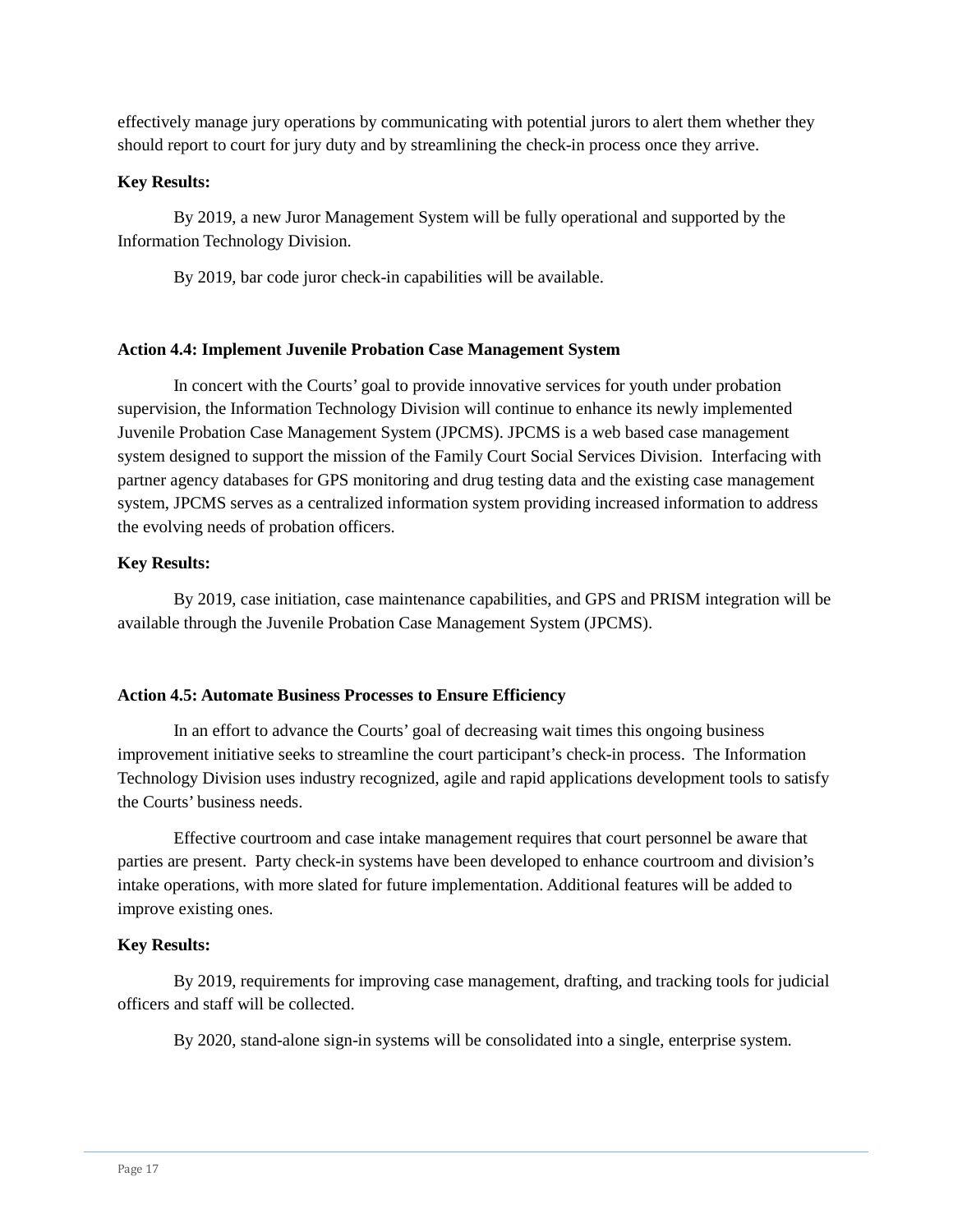By 2021, technology solutions will be implemented using industry recognized, agile and rapid applications development tools to satisfy current and future business requirements.

#### **Action 4.6: Implement Interactive Interview Document Assembly Solution**

Providing individuals who choose to represent themselves with easy-to-understand resources and access to information is critical to the Courts' overall goals and mission. A dynamic interactive interview document assembly solution will enable pro se/self-represented litigants to answer a series of online questions written in plain language that will generate the appropriate forms necessary to file case documents with the Courts.

The Information Technology Division will work with its stakeholders, the Courts' Standing Committee on Fairness and Access, and the operating divisions of the DCCA and DCSC, in implementing this solution.

#### **Key Results:**

By 2019, the Interactive Interview Document Assembly Solution will be implemented and used by DCCA, and DCSC's Domestic Violence and Family Court Operations Divisions.

By 2020, the Interactive Interview Document Assembly Solution will be implemented and used by DCSC's Probate and Civil Divisions.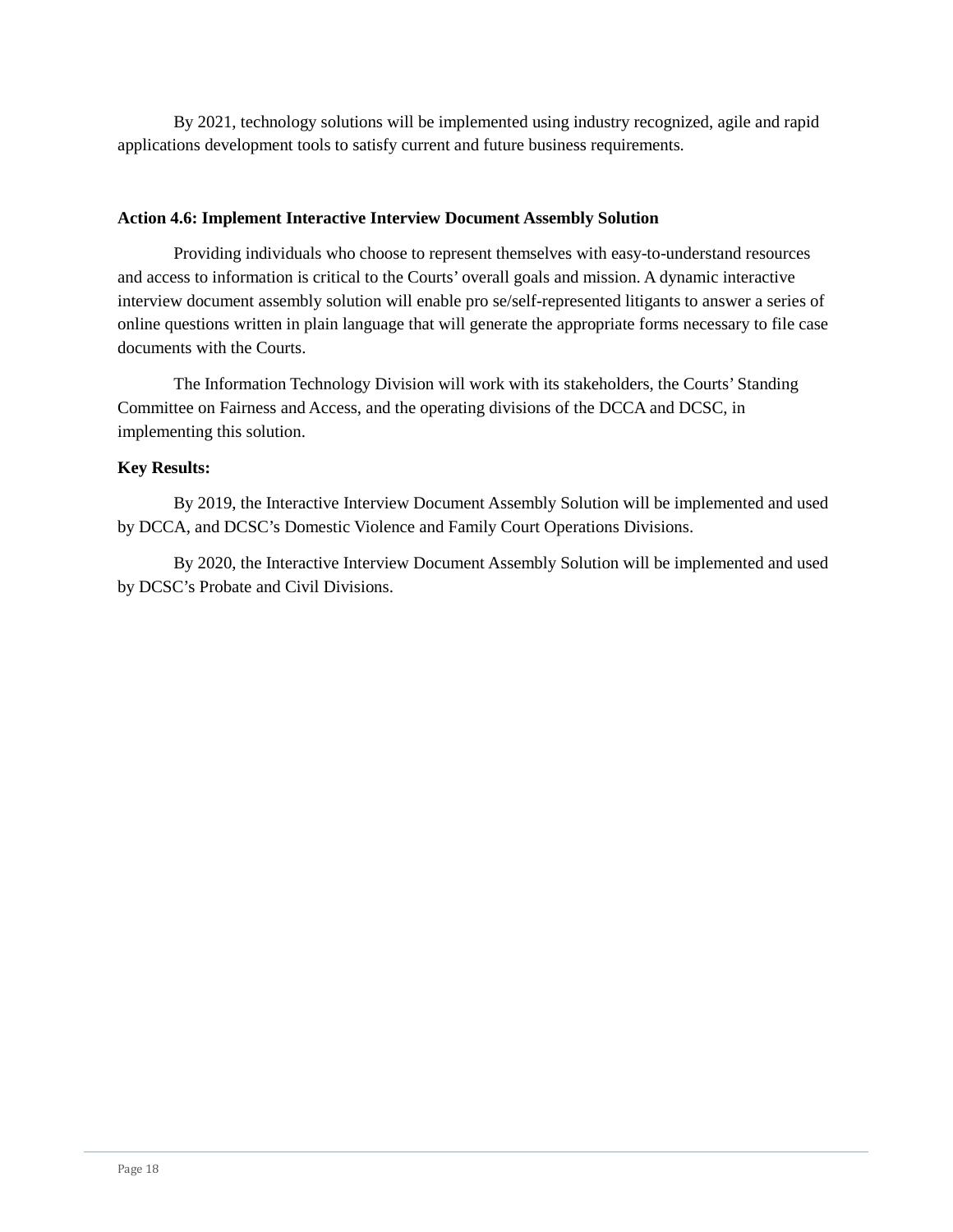# GOAL 5 – ACCESS TO INFORMATION

"Access to Justice for All" has always been a priority goal in the Courts' Strategic Plans. The Courts have a responsibility to eliminate barriers to meaningful participation in the judicial process and to enhance access to court services. Such barriers may include a lack of legal representation, limited literacy or English language skills, limited financial resources, and physical or mental disability. The Information Technology Division will implement technologies to assist the Courts in achieving this goal as well as providing tools for the Courts' personnel to efficiently and effectively render court services.

#### **Action 5.1: Enhance Remote Access and Wireless Network**

Simplified and secure remote access will allow judicial officers and other court personnel to access information resources from anywhere and at any time. Building a dedicated and secure wireless network to authenticate court issued mobile devices automatically will allow judicial officers and senior managers to easily navigate information resources inside the Courts' network from any building in the Courts' campus.

#### **Key Results:**

By 2019, advanced mobile devices will be made available to judicial officers, judicial interns, and senior managers to access their virtual desktops from anywhere and at any time.

By 2022, a dedicated and secured wireless network for all court issued mobile devices will be configured and deployed.

#### **Action 5.2: Enhance Telecommunication and Videoconferencing Technologies**

The Information Technology Division expanded the Voice-over-Internet Protocol (VoIP) technology to all the Courts' premises in 2018. In the next few years, the Information Technology Division will focus on the configuration of unified communication and collaboration capabilities and the implementation of new videoconferencing technologies. In addition, the Information Technology Division will implement a cloud-based fax technology to completely eliminate the legacy telephony infrastructure.

#### **Key Results:**

By 2019, voice to email capabilities will be implemented.

By 2019, language remote interpreting services will be piloted in designated courtrooms.

By 2020, internet fax capabilities will be available to the Courts' user community.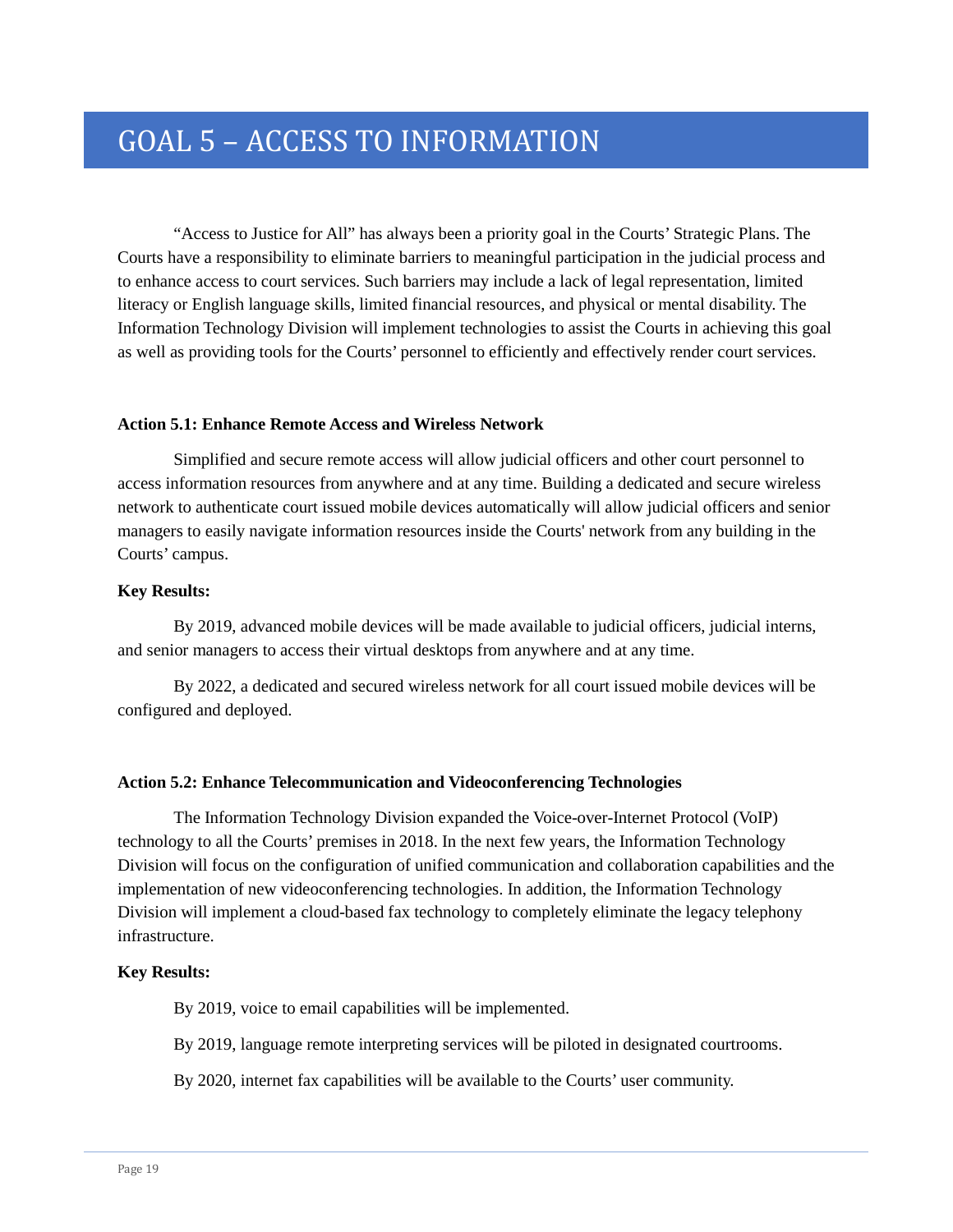By 2021, in collaboration with the Office of the Interpreter Services, the Information Technology Division will expand video remote interpreting.

By 2021, the current assistive listening devices program will be expanded court wide.

By 2022, videoconferencing with Court Services & Offender Supervision Agency (CSOSA) will be implemented.

By 2022, advanced videoconferencing technology will be used by all divisions and business units and will require minimal IT support.

By 2022, all conference rooms will be equipped with videoconferencing capabilities.

#### **Action 5.3: Implement New Technologies for Data Display and Signage to All Courts Premises**

While case online access, eFiling, ePayment, and videoconferencing capabilities will reduce the need for the public to visit the Courts in-person, implementing new technologies for data display and digital signage will assist persons in navigating within the courthouse.

#### **Key Results:**

By 2022, new technologies for digital signage and operational data will be implemented and placed strategically in key areas of the courts on all Courts' premises.

#### **Action 5.4: Preserve and Provide Access to Historical Case Information**

The Courts have some historical case information stored on paper or legacy media, yet many of those cases have retention regulatory requirements of at least 70 years. Additionally, some audiorecorded case information is stored on legacy media. The Information Technology Division will implement new technologies to preserve this historical case information and provide easy access to them when needed.

#### **Key Results:**

By 2020, historical case files that have long retention requirements for both DCCA and DCSC will be digitized, indexed, and made available from either their management systems or a separate indexing and searching system.

By 2022, historical audio case files that have long retention requirements for both DCCA and DCSC will be moved to the enterprise storage space.

#### **Action 5.5: Enhance D.C. Courts Website and Implement a D.C. Courts Mobile App**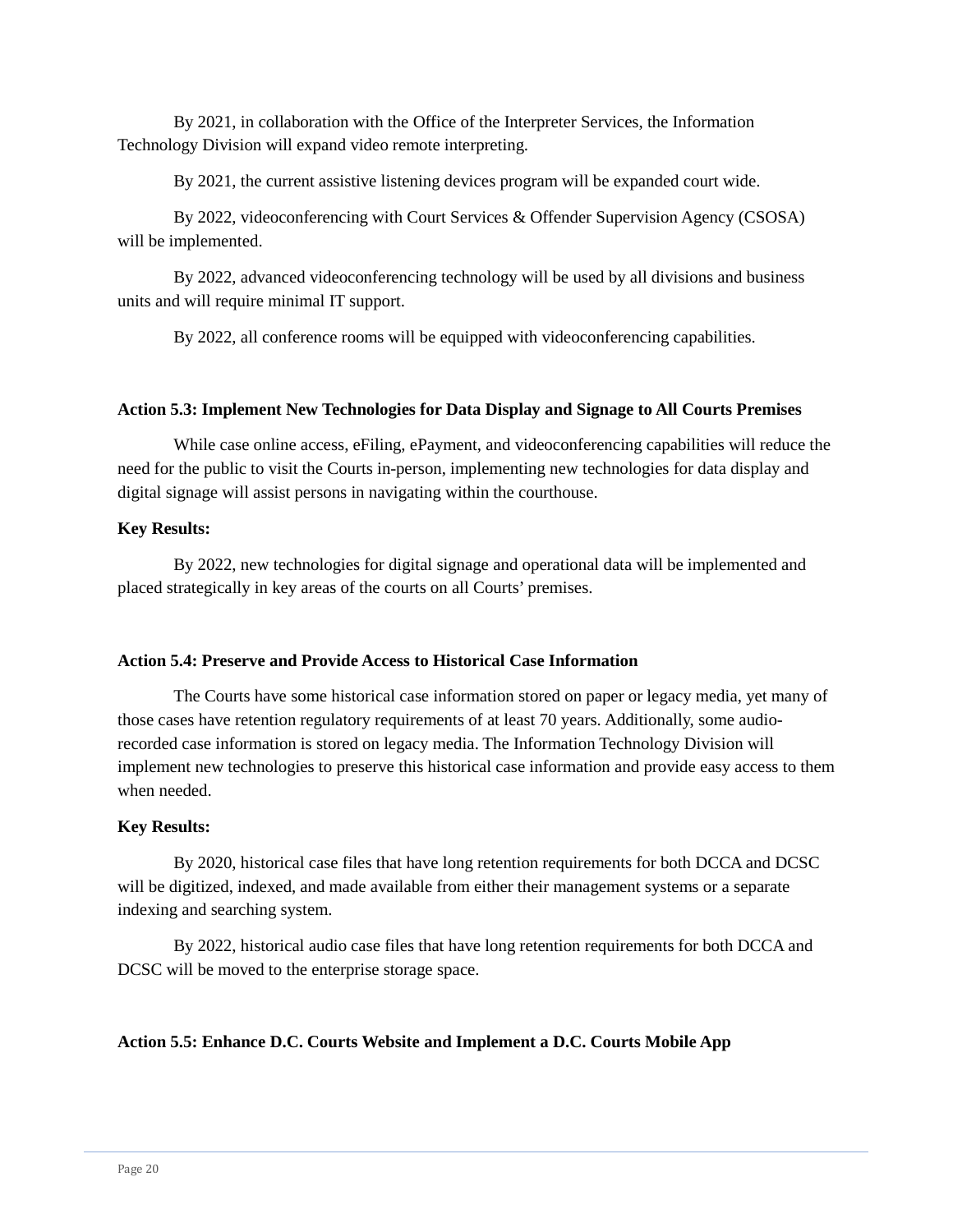Enhancing public access to the Courts' information resources will reduce the need for in-person visits to the courthouses. In the next few years, the Information Technology Division will continue to enhance the D.C. Courts website to provide more capabilities. Furthermore, the Information Technology Division will develop a D.C. Courts mobile app that will seamlessly connect and interact with legal professionals, media representatives, constituents, and the rest of the public. This mobile app will allow for faster and easier, but nevertheless secure and sustainable access to court information.

#### **Key Results:**

By 2019, over 400 DCSC case filing forms that have language translations will be uploaded to the site for people who speak and read foreign languages.

By 2019, the Superior Court Rules will be searchable by the actual content in the PDF documents.

By 2019, establish audit protocols and a Web Content Accessibility Guidelines (WCAG) compliance testing system to ensure that the website is accurate and accessible to all stakeholders.

By 2020, a D.C. Courts mobile app that is compatible with all mobile devices will be available on App Stores.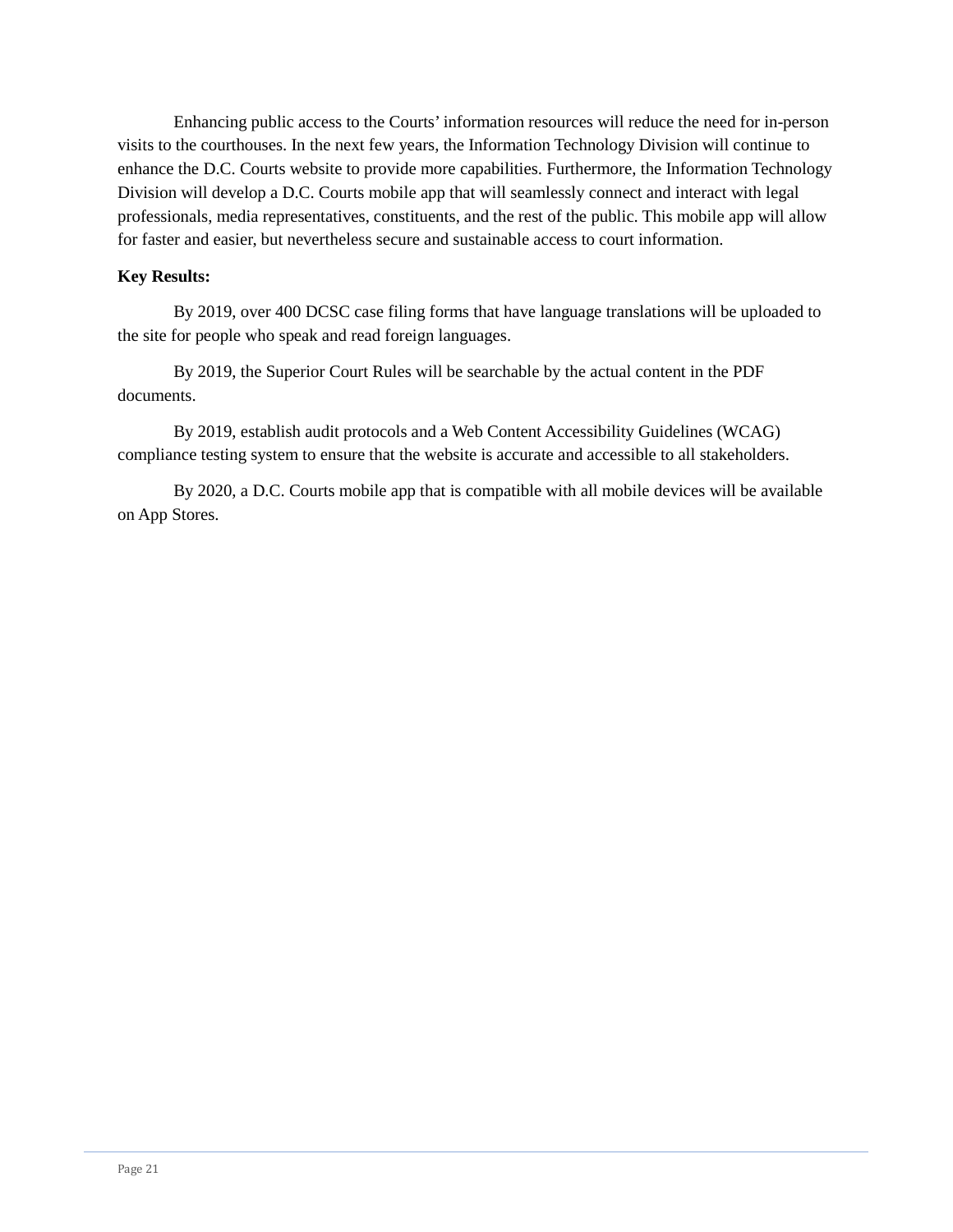# GOAL 6 – DECISION-MAKING SUPPORT

Data is at the heart of every organization and data analytics is an integral part of the informed decision-making process for executives and senior management. The Courts have heavily invested in an enterprise data warehouse and business intelligence to enable the organization as a whole to better understand data and to identify and solve business problems. To support data analysis and the extraction of meaningful information, the Information Technology Division in collaboration with the Strategic Management Division will continue to enhance the enterprise data warehouse and implement new technologies and tools that can help support effective decision-making.

#### **Action 6.1: Provide Data Analytics and Reporting for Case Management Activities**

The Courts' case management systems are the most critical for business operations. Data from these systems are used to report on key performance measures and caseload statistics. Having case data, along with annual and fiscal trends displayed on dashboards, is vital for decision makers. The Information Technology Division and the Strategic Management Division will continue to develop more dashboards for operating divisions and judicial chambers. Additionally, the Information Technology Division will implement technology and tools that provide and present near-real-time data accurately and efficiently, without impacting the end-user experience.

Data analytics is at its best when end users are alerted or notified of critical data trends and patterns in an efficient and timely manner along with actionable intelligence capabilities. The Information Technology Division will implement standard alert capabilities to business and system users to support effective decision making.

#### **Key results:**

By 2019, dashboards for all operating divisions will be implemented.

By 2019, near-real-time data warehouse replication will be implemented.

By 2021, critical business process standard alerts will be available to system users.

#### **Action 6.2: Complete the Enterprise Data Warehouse with All Courts' Information Sources**

The Courts need a completed enterprise data warehouse that contains not only case information but also financial, human resources (HR), and other information. When all data is integrated, it will provide more meaningful insights into business operations and actionable intelligence. The Information Technology Division in collaboration with the Strategic Management Division will continue to enhance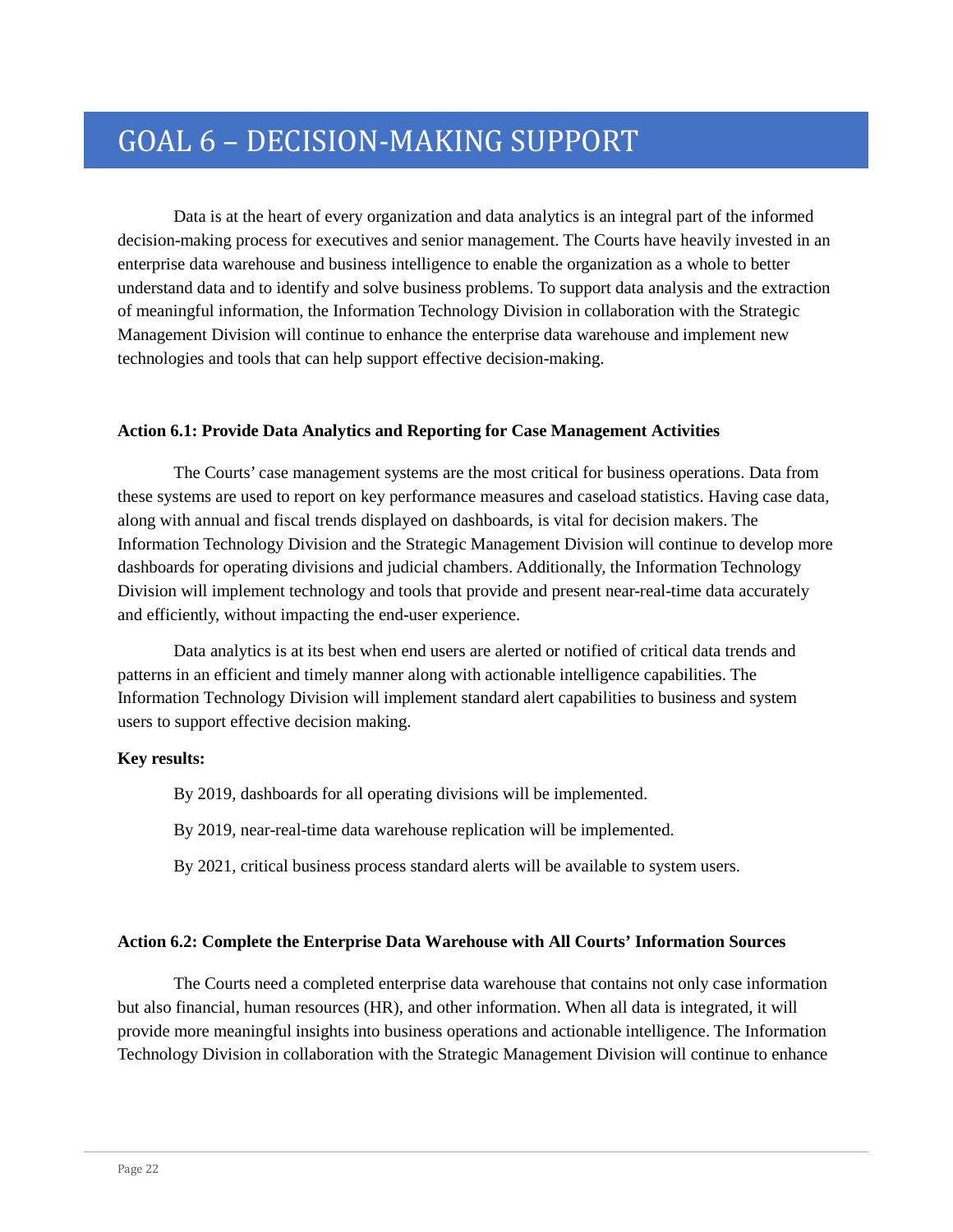the enterprise data warehouse by adding more data sources including those from the Courts' cloud-based IBC Human Resource Information System (HRIS) and Financial Management System (FMS).

#### **Key results:**

By 2019, IBC Human Resource Information System data will be included in the data warehouse.

By 2019, IBC Financial Management System data will be included in the data warehouse.

By 2019, dashboards for Chief Judges, the Executive Officer, Deputy Executive Officer, and Clerks of the Courts, will be implemented.

#### **Action 6.3: Establish Data Governance and Data Quality Control Processes**

The Courts' Business Intelligence (BI) comprises the strategies and technologies used by the organization for the data analysis of business information. BI technologies utilize a comprehensive data warehouse to provide historical, current and predictive views of business operations. Data governance is the exercise of authority, control, and shared decision making (e.g. planning, monitoring, and enforcement) over the management of data assets. Data Quality is the degree to which data is accurate, complete, timely, and consistent with all requirements and business rules. The Information Technology Division in collaboration with the Strategic Management Division will establish and implement Data Governance and Quality Control guidelines and procedures.

#### **Key results:**

By 2019, guidelines for Data Governance and Data Quality Control process will be established.

By 2020, compliance procedures will be implemented.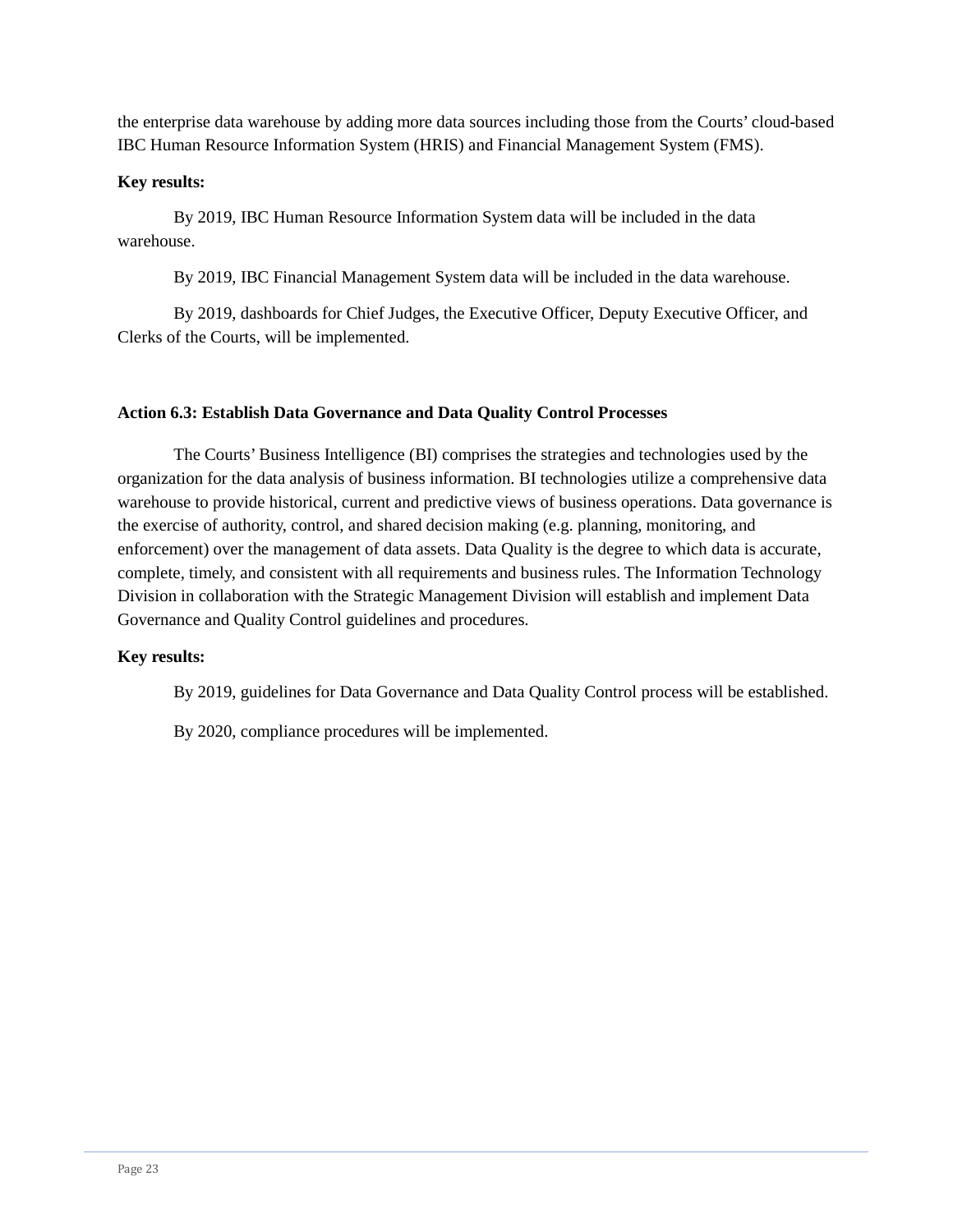# GOAL 7 – CUSTOMER SATISFACTION

As a service oriented division within the Court System, customer satisfaction is of great importance to Information Technology Division's internal and external customers. Request fulfillment (software/hardware), issue resolution and new system implementation are among the areas that will utilize metrics to gauge customer satisfaction. The analysis of data gathered following carefully crafted customer surveys will allow us to measure our effectiveness.

#### **Action 7.1: Increase IT Service Desk Responsiveness**

The IT Service Desk is the front line of communication between the Information Technology Division and our customers. With the recent implementation of a new customer service portal, service requests can be created online without having to call the service desk staff via telephone. As a result, the number of calls made to the service desk are expected to decrease. Of the calls that are made, the number that are answered by a live representative will increase and those going to voice message will decrease.

As a service provider, the Information Technology Division defines its commitment to its clients in Service Level Agreements (SLAs). While some SLAs are already in place to govern the amount of time required to fulfill requests, new SLAs will be developed and implemented for all IT services and issue resolution.

#### **Key results:**

By 2019, at least 95% of customer calls during business hours will be answered by IT Service Desk staff.

By 2020, SLAs will be developed and implemented for all IT services.

By 2020, the SLA fulfillment rate will meet or exceed 95%.

By 2020, an annual IT service satisfaction survey will be developed and administered.

By 2020, 90% of customers will report satisfaction with IT services.

#### **Action 7.2: Increase Satisfaction with New Systems/Applications/Services**

Prior to the implementation and deployment of any new application or service to the Courts' production environment, several iterations of requirements-gathering and testing are completed. While the Information Technology Division works closely with stakeholders to provide solutions that meet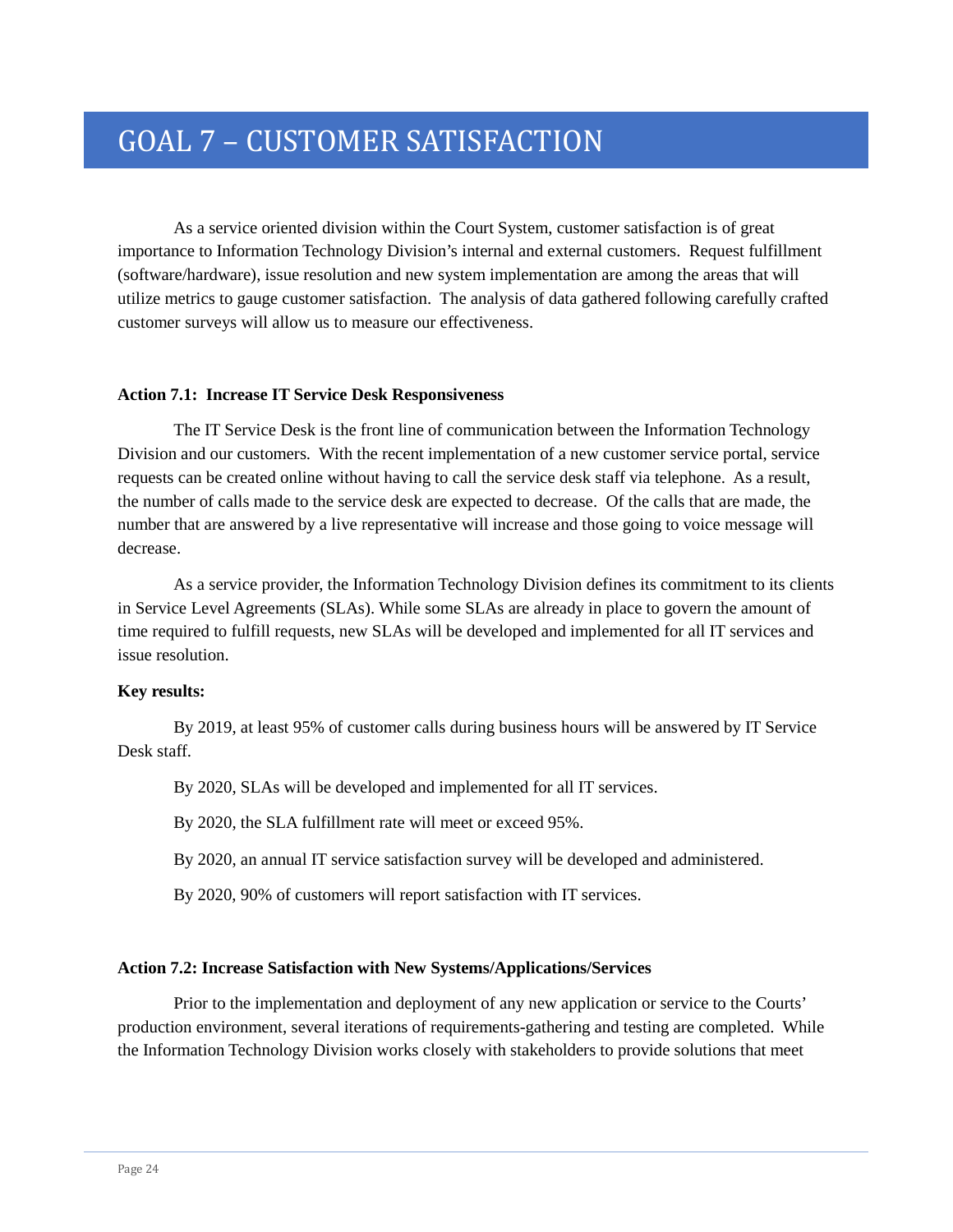business needs, it will hold itself accountable for increased customer satisfaction results through the use of post-implementation surveys.

#### **Key results:**

By 2020, the Information Technology Division will work with the Strategic Management Division (SMD) to create a standardized new service post-implementation survey.

By 2020, IT new service customer satisfaction rates will meet or exceed 90%.

#### **Action 7.3: Develop Escalation and Resolution Communications Strategy**

Escalation and resolution communications will be standardized to provide realistic expectations to customers. Staff will be able to properly route escalation to the appropriate point of contact. Unified communication technology solutions (text messaging, VoIP) will be optimized for communication delivery to customers.

#### **Key results:**

By 2020, regular IT maintenance, incidents, and resolution communications will be standardized to effectively communicate with the Courts' users.